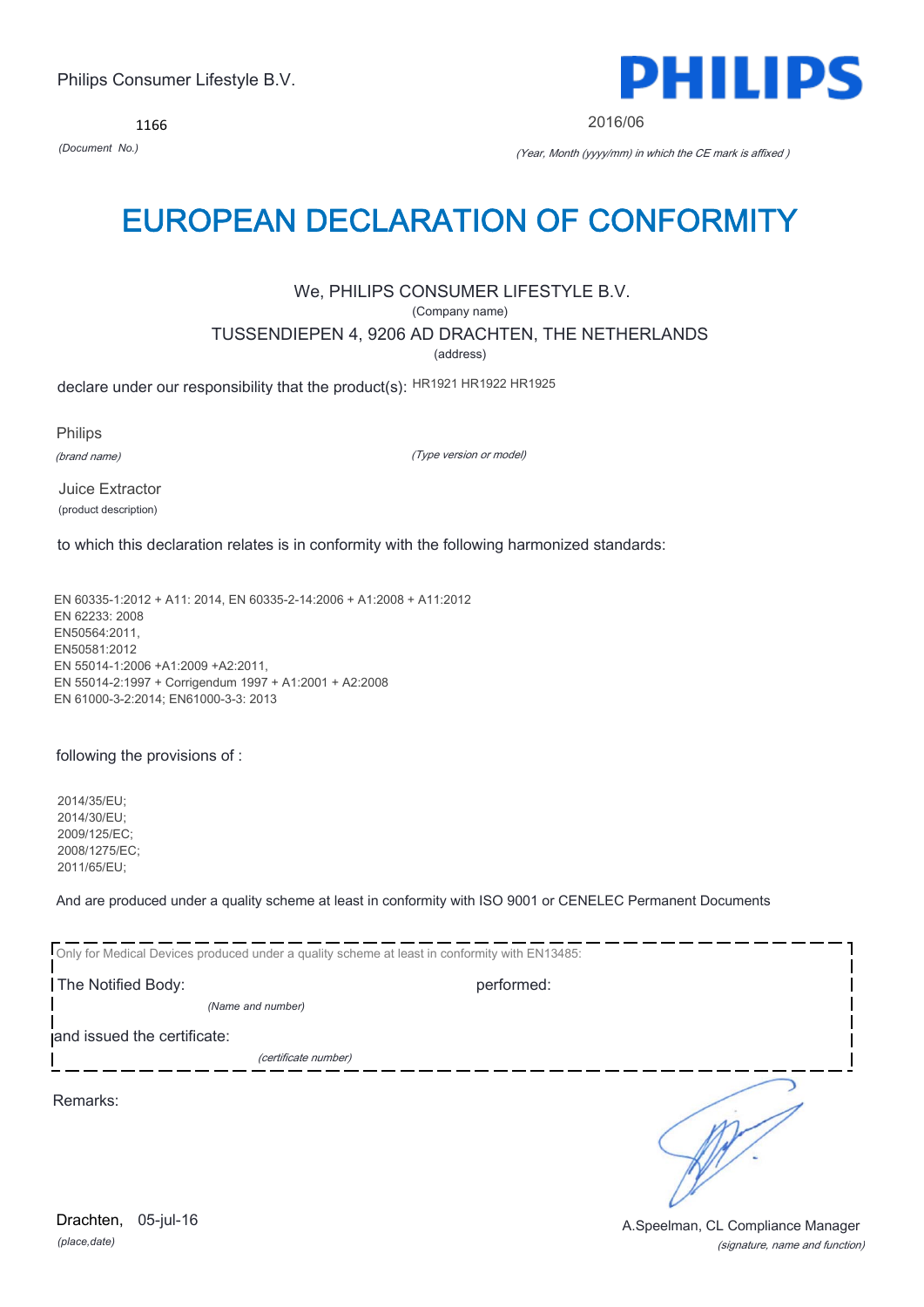1166



#### 2016/06

*(Document No. /Bericht Nr. )* (Year, Month (yyyy/mm) in which the CE mark is affixed /Jahr der CE Zeichenerteilung )

# EUROPEAN DECLARATION OF CONFORMITY

(EG - Konformitätserklärung)

## We, PHILIPS CONSUMER LIFESTYLE B.V.

(Company name / Name)

TUSSENDIEPEN 4, 9206 AD DRACHTEN, THE NETHERLANDS

(address / Anschrift)

declare under our responsibility that the product(s) HR1921 HR1922 HR1925 erklären als Verantwortliche, daß folgende(s) elektrische(n) Produkt(e)

Philips

(brand name, Markenname)

(Type version or model, Typenbezeichnung oder Modell )

Juice Extractor (product description, Produktbezeichnung)

to which this declaration relates is in conformity with the following harmonized standards: (auf die sich diese Konformitätserklärung bezieht, allen nachstehenden hamonisierten Normen entspricht.)

EN 60335-1:2012 + A11: 2014, EN 60335-2-14:2006 + A1:2008 + A11:2012 EN 62233: 2008 EN50564:2011, EN50581:2012 EN 55014-1:2006 +A1:2009 +A2:2011, EN 55014-2:1997 + Corrigendum 1997 + A1:2001 + A2:2008 EN 61000-3-2:2014; EN61000-3-3: 2013

## following the provisions of :

(Entsprechend den Bestimmungen der)

2014/35/EU; 2014/30/EU; 2009/125/EC; 2008/1275/EC; 2011/65/EU;

And are produced under a quality scheme at least in conformity with ISO 9001 or CENELEC Permanent Documents

(und die gemäß eines Qualitätsystems produziert werden, dass mindestens der ISO 9001 oder CENELEC Permanent Documents entspricht)

|                              | Only for Medical Devices produced under a quality scheme at least in conformity with EN13485: |              |                                                             |
|------------------------------|-----------------------------------------------------------------------------------------------|--------------|-------------------------------------------------------------|
| The Notified Body:           |                                                                                               | performed:   |                                                             |
| (benannte Stelle)            | (Name and number/ Name und Kennnummer)                                                        | (ausgeführt) | (description of intervention / Beschreibung des Verfahrens) |
| and issued the certificate:  |                                                                                               |              |                                                             |
| (und stellen das Zertifikat) | (certificate number / Zertifikatnummer)                                                       |              |                                                             |
|                              |                                                                                               |              |                                                             |

Remarks:

*(place,date / Ort, Datum )* Drachten, 05-jul-16

(signature, name and function / Unterschrift, Name und Funktion des Unterzeichners ) A.Speelman, CL Compliance Manager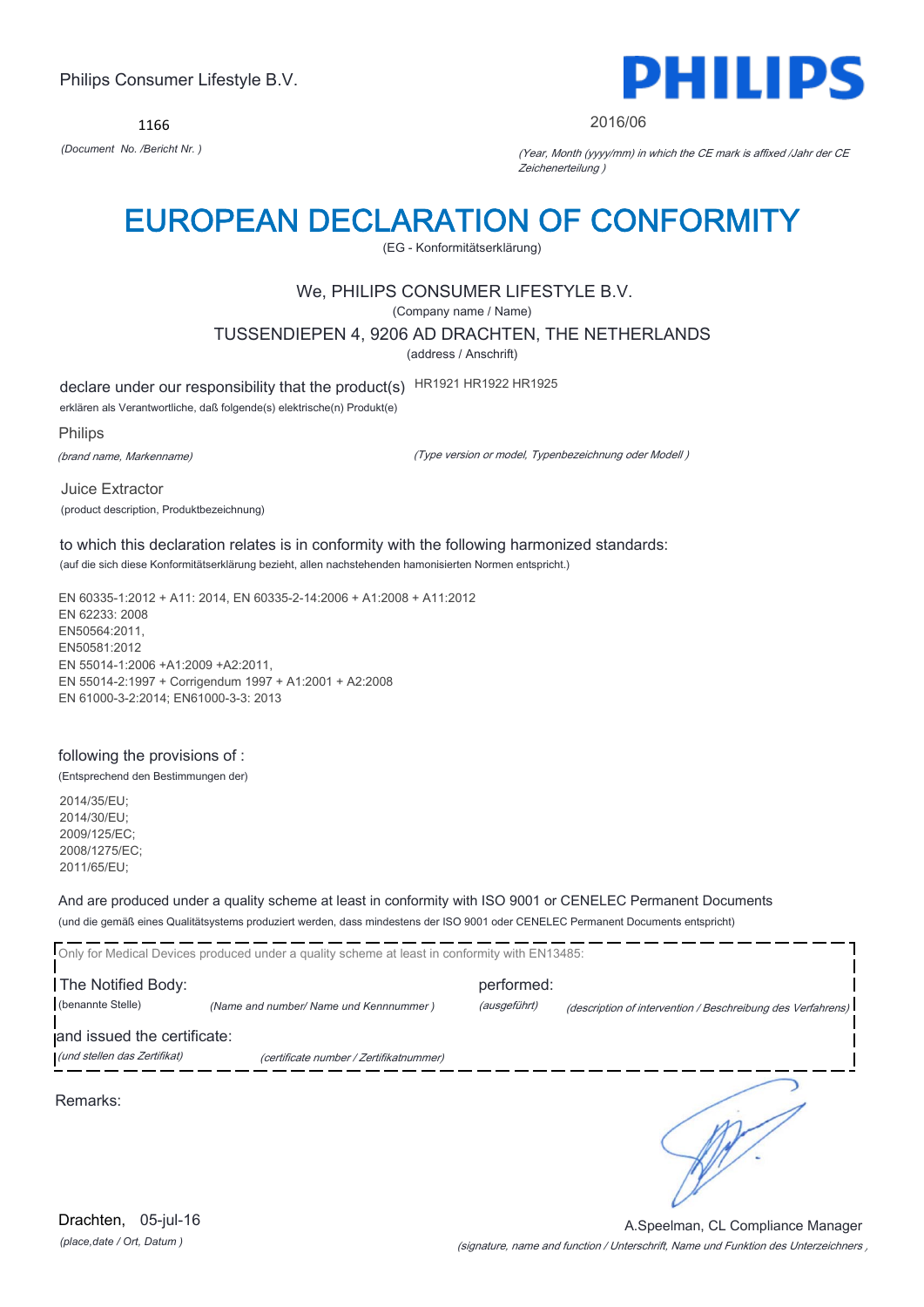1166



#### 2016/06

*(Document No. / Numéro du document)* (Year, Month (yyyy/mm) in which the CE mark is affixed / Année/mois (aaaa/mm) au cours de laquelle le marquage CE a été apposé)

## EUROPEAN DECLARATION OF CONFORMITY

(DECLARATION DE CONFORMITE CE)

## We, PHILIPS CONSUMER LIFESTYLE B.V.

(Company name / Nom de l'entreprise)

TUSSENDIEPEN 4, 9206 AD DRACHTEN, THE NETHERLANDS

(address / adresse)

declare under our responsibility that the product(s) HR1921 HR1922 HR1925

(déclarons sous notre propre responsabilité que le(s) produit(s))

Philips

(brand name, nom de la marque)

(Type version or model, référence ou modèle)

Juice Extractor (product description, description du produit)

to which this declaration relates is in conformity with the following harmonized standards: (auquel cette déclaration se rapporte, est conforme aux normes harmonisées suivantes)

EN 60335-1:2012 + A11: 2014, EN 60335-2-14:2006 + A1:2008 + A11:2012 EN 62233: 2008 EN50564:2011, EN50581:2012 EN 55014-1:2006 +A1:2009 +A2:2011, EN 55014-2:1997 + Corrigendum 1997 + A1:2001 + A2:2008 EN 61000-3-2:2014; EN61000-3-3: 2013

#### following the provisions of :

(conformément aux exigences essentielles et autres dispositions pertinentes de:)

2014/35/EU; 2014/30/EU; 2009/125/EC; 2008/1275/EC; 2011/65/EU;

And are produced under a quality scheme at least in conformity with ISO 9001 or CENELEC Permanent Documents

(Et sont fabriqués conformément à une qualité au moins conforme à la norme ISO 9001 ou aux Documents Permanents CENELEC)

Only for Medical Devices produced under a quality scheme at least in conformity with EN13485: The Notified Body: performed: (L'Organisme Notifié) *(Name and number/ nom et numéro)* (a effectué) (description of intervention / description de 'intervention) and issued the certificate: (et a délivré le certificat) (certificate number / numéro du certificat) ٦

Remarks:

*(place,date / lieu, date)* Drachten, 05-jul-16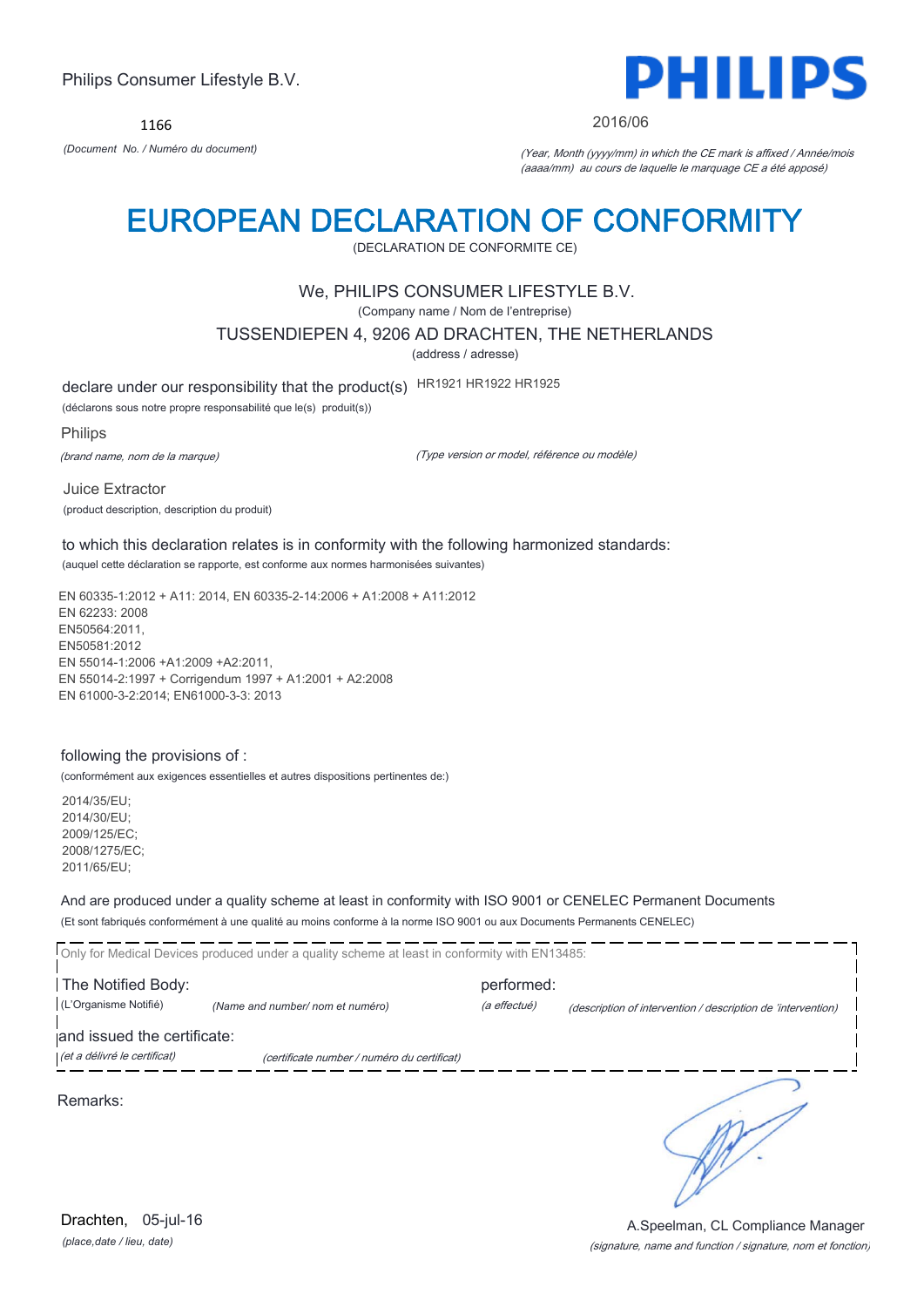1166



#### 2016/06

*(Document No. / Documentnummer)* (Year, Month (yyyy/mm) in which the CE mark is affixed / Jaar, maand waarin de CE markering is uitgegeven)

## EUROPEAN DECLARATION OF CONFORMITY

(Europeese Conformiteitsverklaring)

## We, PHILIPS CONSUMER LIFESTYLE B.V.

(Company name / Bedrijfsnaam)

TUSSENDIEPEN 4, 9206 AD DRACHTEN, THE NETHERLANDS

(address / adres)

declare under our responsibility that the product(s) HR1921 HR1922 HR1925

(verklaren dat onder onze verantwoordelijkheid de product(en))

Philips

(brand name, merknaam)

(Type version or model, typenummer of model)

Juice Extractor (product description, productbeschrijving)

to which this declaration relates is in conformity with the following harmonized standards: (waar deze verklaring betrekking op heeft voldoen aan de volgende geharmoniseerde standaarden)

EN 60335-1:2012 + A11: 2014, EN 60335-2-14:2006 + A1:2008 + A11:2012 EN 62233: 2008 EN50564:2011, EN50581:2012 EN 55014-1:2006 +A1:2009 +A2:2011, EN 55014-2:1997 + Corrigendum 1997 + A1:2001 + A2:2008 EN 61000-3-2:2014; EN61000-3-3: 2013

#### following the provisions of :

(volgens de voorwaarden van:)

2014/35/EU; 2014/30/EU; 2009/125/EC; 2008/1275/EC; 2011/65/EU;

And are produced under a quality scheme at least in conformity with ISO 9001 or CENELEC Permanent Documents

(En worden geproduceerd volgens een kwaliteitsprogramma wat minimaal overeenkomt met ISO9001 of de CENELEC permanente documenten)

Only for Medical Devices produced under a quality scheme at least in conformity with EN13485: The Notified Body: performed: (Notified Body) *(Name and number/ Naam en nummer)* (heeft uitgevoerd) (description of intervention / uitgevoerd testprotocol) and issued the certificate: (en heeft een certificaat uitgegeven) (certificate number / nummer van het certificaat)

Remarks:

٦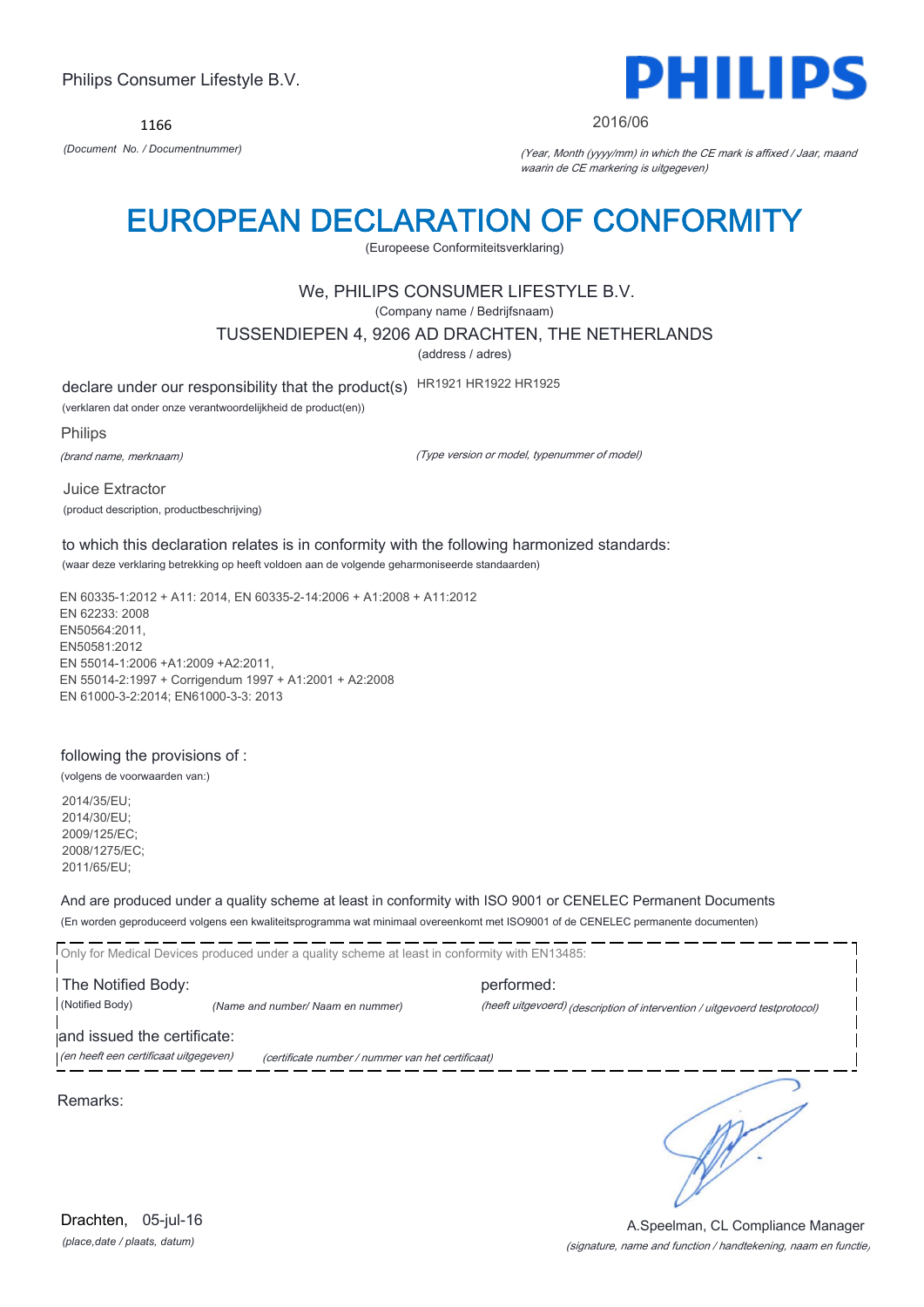1166



#### 2016/06

*(Document No. / Číslo zprávy)* (Year, Month (yyyy/mm) in which the CE mark is affixed / Rok udělění známky CE)

# EUROPEAN DECLARATION OF CONFORMITY

(Prohlášení o shodě v EU)

## We, PHILIPS CONSUMER LIFESTYLE B.V.

(Company name / Jméno)

TUSSENDIEPEN 4, 9206 AD DRACHTEN, THE NETHERLANDS

(address / adresa)

declare under our responsibility that the product(s) HR1921 HR1922 HR1925

(Prohlašujeme na svou odpovědnost, že elektrický výrobek)

Philips

(brand name, značka)

(Type version or model, Typ verze nebo model)

Juice Extractor (product description, popis výrobku)

to which this declaration relates is in conformity with the following harmonized standards: (na nějž se toto prohlášení vztahuje, je ve shodě s následujícími harmonizovanými normami:)

EN 60335-1:2012 + A11: 2014, EN 60335-2-14:2006 + A1:2008 + A11:2012 EN 62233: 2008 EN50564:2011, EN50581:2012 EN 55014-1:2006 +A1:2009 +A2:2011, EN 55014-2:1997 + Corrigendum 1997 + A1:2001 + A2:2008 EN 61000-3-2:2014; EN61000-3-3: 2013

### following the provisions of :

(Následovaných ustanoveními Směrnic:)

2014/35/EU; 2014/30/EU; 2009/125/EC; 2008/1275/EC; 2011/65/EU;

And are produced under a quality scheme at least in conformity with ISO 9001 or CENELEC Permanent Documents (A jsou vyráběny v systému řízení kvality minimálně ve shodě s ISO 9001 nebo)

Only for Medical Devices produced under a quality scheme at least in conformity with EN13485: The Notified Body: performed: (Kompetentní orgán) *(Name and number/ Název a číslo)* (provedl) (description of intervention / popis operace) and issued the certificate: (a vydal certifikát,) (certificate number / číslo certifikátu) ℩ Remarks:

*(place,date / místo, datum)* Drachten, 05-jul-16

(signature, name and function / podpis, jméno a funkce) A.Speelman, CL Compliance Manager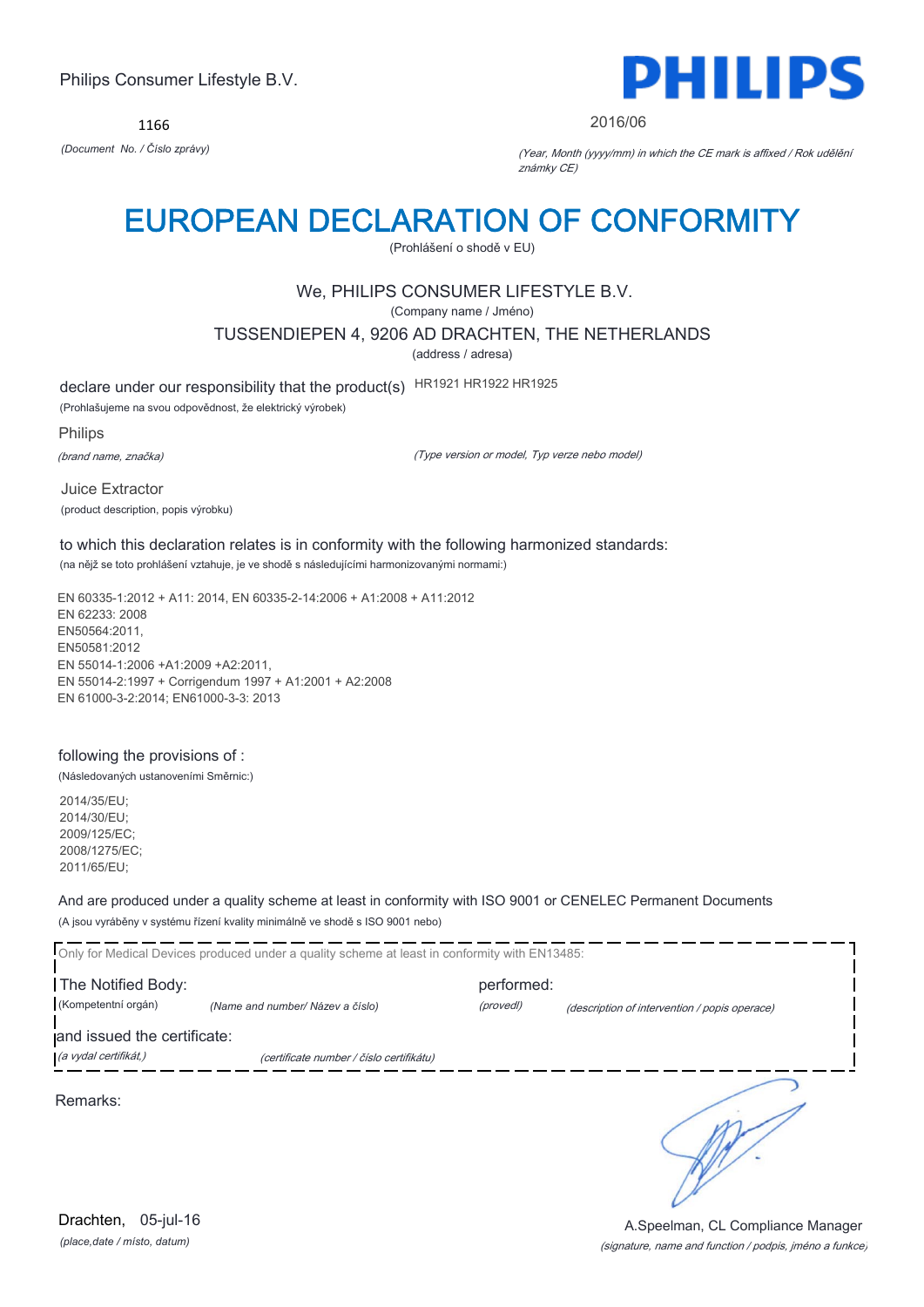1166



#### 2016/06

*(Document No. / Rapportnummer)* (Year, Month (yyyy/mm) in which the CE mark is affixed / Årstal for påhæftning af CE-mærkningen)

## EUROPEAN DECLARATION OF CONFORMITY

(EU KONFORMITETSERKLÆRING)

## We, PHILIPS CONSUMER LIFESTYLE B.V.

(Company name / Virksomhedens navn)

TUSSENDIEPEN 4, 9206 AD DRACHTEN, THE NETHERLANDS

(address / adresse)

declare under our responsibility that the product(s) HR1921 HR1922 HR1925

(Erklærer i henhold til vores ansvar, at de(t) elektriske produkt(er))

Philips

(brand name, navn på varemærke)

(Type version or model, type eller model)

Juice Extractor (product description, produktbeskrivelse)

to which this declaration relates is in conformity with the following harmonized standards: (til hvilke(t) denne erklæring relaterer sig, er i konformitet med følgende harmoniserede standarder)

EN 60335-1:2012 + A11: 2014, EN 60335-2-14:2006 + A1:2008 + A11:2012 EN 62233: 2008 EN50564:2011, EN50581:2012 EN 55014-1:2006 +A1:2009 +A2:2011, EN 55014-2:1997 + Corrigendum 1997 + A1:2001 + A2:2008 EN 61000-3-2:2014; EN61000-3-3: 2013

### following the provisions of :

(Opfylder de ufravigelige krav og øvrige forskrifter i)

2014/35/EU; 2014/30/EU; 2009/125/EC; 2008/1275/EC; 2011/65/EU;

And are produced under a quality scheme at least in conformity with ISO 9001 or CENELEC Permanent Documents

(Og er produceret i en kvalitet, der, som minimum, opfylder kravene i ISO 9001-standarden eller CENELEC's permanente dokumenter)

Only for Medical Devices produced under a quality scheme at least in conformity with EN13485:

The Notified Body: example and performed: (Det Notificerede Organ) *(Name and number/ Navn og nummer)* (har gennemført) (description of intervention / beskrivelse af intervention)

and issued the certificate:

(og udstedt erklæringen) (certificate number / erklæringsnummer)

Remarks:

*(place,date / sted, dato)* Drachten, 05-jul-16

## (signature, name and function / Signatur, navn og titel) A.Speelman, CL Compliance Manager

٦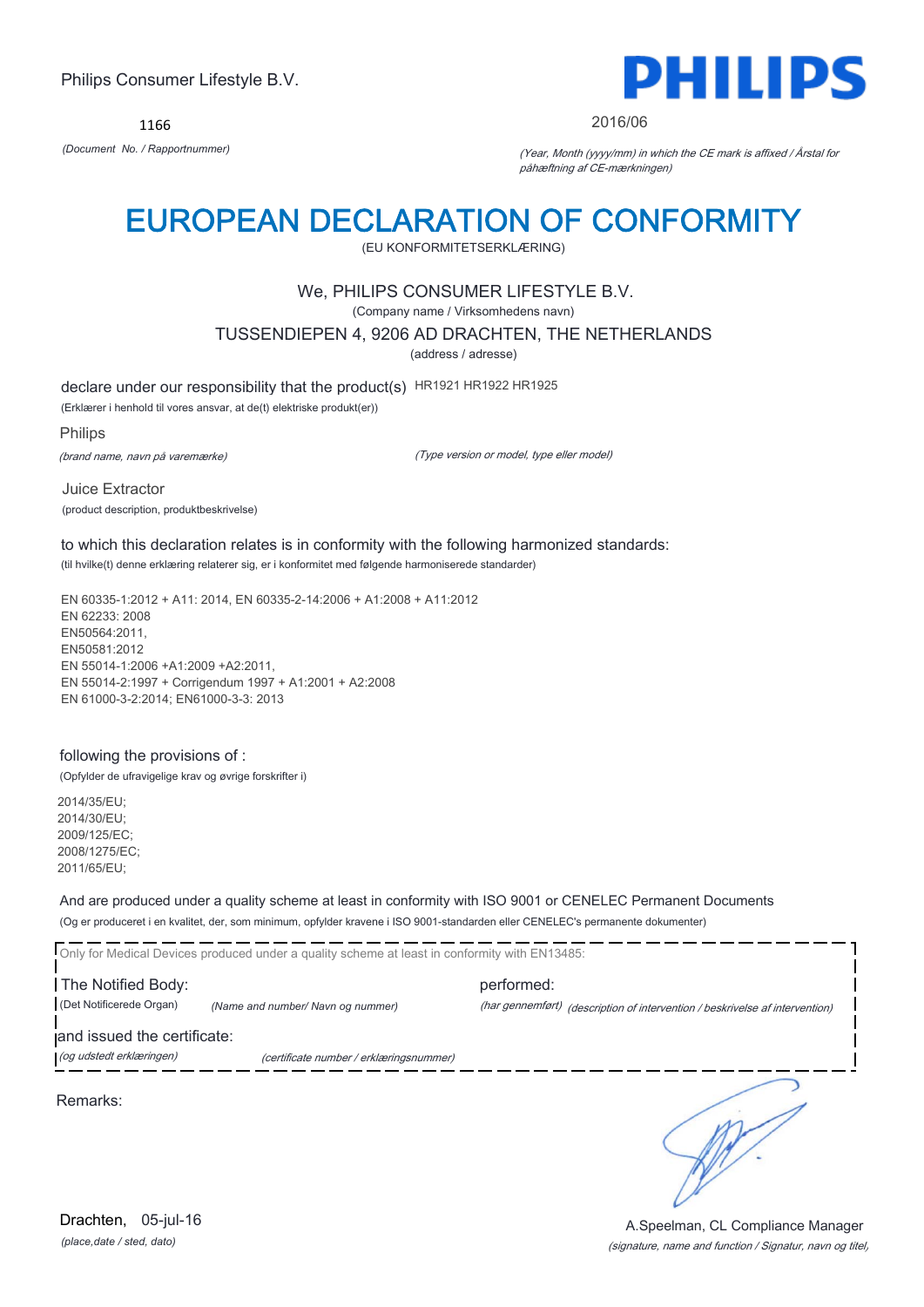1166



#### 2016/06

*(Document No. / Documento nº.)* (Year, Month (yyyy/mm) in which the CE mark is affixed / Año en el que se incluye el marcado CE))

## EUROPEAN DECLARATION OF CONFORMITY

(EU DECLARACIÓN CE DE CONFORMIDAD)

## We, PHILIPS CONSUMER LIFESTYLE B.V.

(Company name / Nombre compaña )

TUSSENDIEPEN 4, 9206 AD DRACHTEN, THE NETHERLANDS

(address / dirección )

declare under our responsibility that the product(s): HR1921 HR1922 HR1925

(Declaramos bajo nuestra propia responsabilidad que el (los) producto(s):

Philips

(brand name, nombre de la marca)

(Type version or model, Referencia o modelo)

Juice Extractor (product description, descripción del producto )

to which this declaration relates is in conformity with the following harmonized standards: (Al que hace referencia esta declaración cumple con las siguientes normas armonizadas)

EN 60335-1:2012 + A11: 2014, EN 60335-2-14:2006 + A1:2008 + A11:2012 EN 62233: 2008 EN50564:2011, EN50581:2012 EN 55014-1:2006 +A1:2009 +A2:2011, EN 55014-2:1997 + Corrigendum 1997 + A1:2001 + A2:2008 EN 61000-3-2:2014; EN61000-3-3: 2013

### following the provisions of :

(Siguiendo las disposiciones relativas a:)

2014/35/EU; 2014/30/EU; 2009/125/EC; 2008/1275/EC; 2011/65/EU;

And are produced under a quality scheme at least in conformity with ISO 9001 or CENELEC Permanent Documents

(Y se fabrican conforme a una calidad al menos conforme a la norma ISO 9001 o a los Documentos Permanentes CENELEC)

|                             | Only for Medical Devices produced under a quality scheme at least in conformity with EN13485: |              |                                                                |
|-----------------------------|-----------------------------------------------------------------------------------------------|--------------|----------------------------------------------------------------|
| The Notified Body:          |                                                                                               | performed:   |                                                                |
| (El organismo notificado)   | (Name and number/ Nombre y número)                                                            | (realizador) | (description of intervention / descripción de la intervención) |
| and issued the certificate: |                                                                                               |              |                                                                |
| (Y expidió el certificado)  | (certificate number / número de certificado)                                                  |              |                                                                |
| Remarks:                    |                                                                                               |              |                                                                |

*(place,date / lugar, fecha)* Drachten, 05-jul-16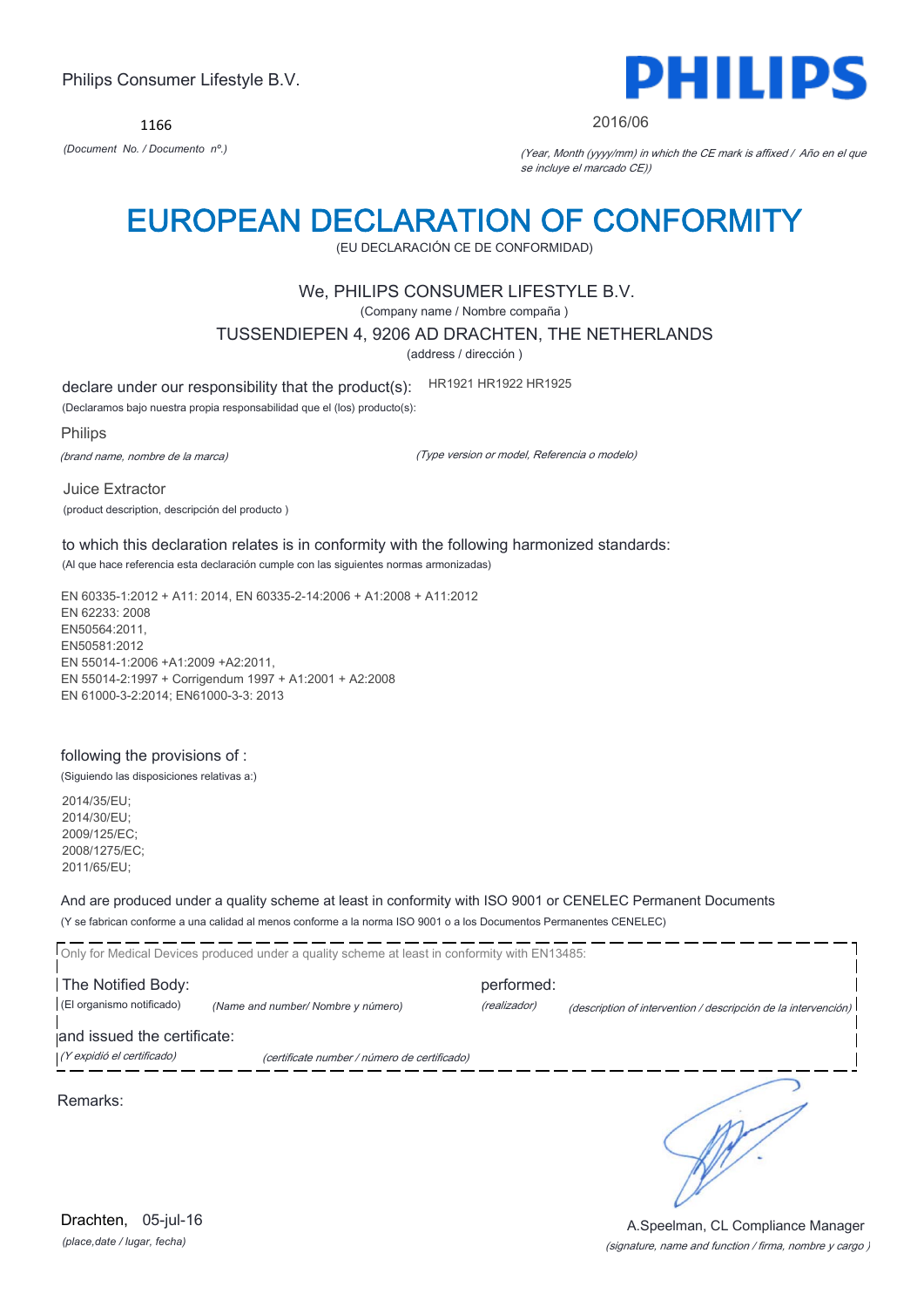1166



#### 2016/06

*(Document No. / Raportti nr.)* (Year, Month (yyyy/mm) in which the CE mark is affixed / CE merkinnän myöntämisvuosi)

## EUROPEAN DECLARATION OF CONFORMITY

(Vaatimustenmukaisuusvakuutus)

## We, PHILIPS CONSUMER LIFESTYLE B.V.

(Company name / Nimi)

TUSSENDIEPEN 4, 9206 AD DRACHTEN, THE NETHERLANDS

(address / Osoite)

declare under our responsibility that the product(s) HR1921 HR1922 HR1925

(Ilmoitus seuraavista vastuullamme olevista sähkötuotteista:)

Philips

(brand name, Brändinimi)

(Type version or model, Tyypi, versio tai malli)

Juice Extractor (product description, Tuotekuvaus)

to which this declaration relates is in conformity with the following harmonized standards: (Tämä vakuutus on yhdenmukainen seuraavien harmonisointistandardien kanssa)

EN 60335-1:2012 + A11: 2014, EN 60335-2-14:2006 + A1:2008 + A11:2012 EN 62233: 2008 EN50564:2011, EN50581:2012 EN 55014-1:2006 +A1:2009 +A2:2011, EN 55014-2:1997 + Corrigendum 1997 + A1:2001 + A2:2008 EN 61000-3-2:2014; EN61000-3-3: 2013

## following the provisions of :

(Seuraavien määräysten mukaisesti)

2014/35/EU; 2014/30/EU; 2009/125/EC; 2008/1275/EC; 2011/65/EU;

And are produced under a quality scheme at least in conformity with ISO 9001 or CENELEC Permanent Documents (Ja on tuotettu seuraavien laatujärjestelmien mukaisesti : ISO 9001 ja CENELEC asiakirjat)

|                             | Only for Medical Devices produced under a quality scheme at least in conformity with EN13485: |               |                                                     |
|-----------------------------|-----------------------------------------------------------------------------------------------|---------------|-----------------------------------------------------|
| The Notified Body:          |                                                                                               | performed:    |                                                     |
| (Ilmoitettu laitos)         | (Name and number/ Nimi ja numero)                                                             | (suoritetaan) | (description of intervention / toimenpiteen kuvaus) |
| and issued the certificate: |                                                                                               |               |                                                     |
| (Todistuksen antaja)        | (certificate number / Sertifikaatin numero)                                                   |               |                                                     |
| Remarks:                    |                                                                                               |               |                                                     |

*(place,date / paikka, päiväys)* Drachten, 05-jul-16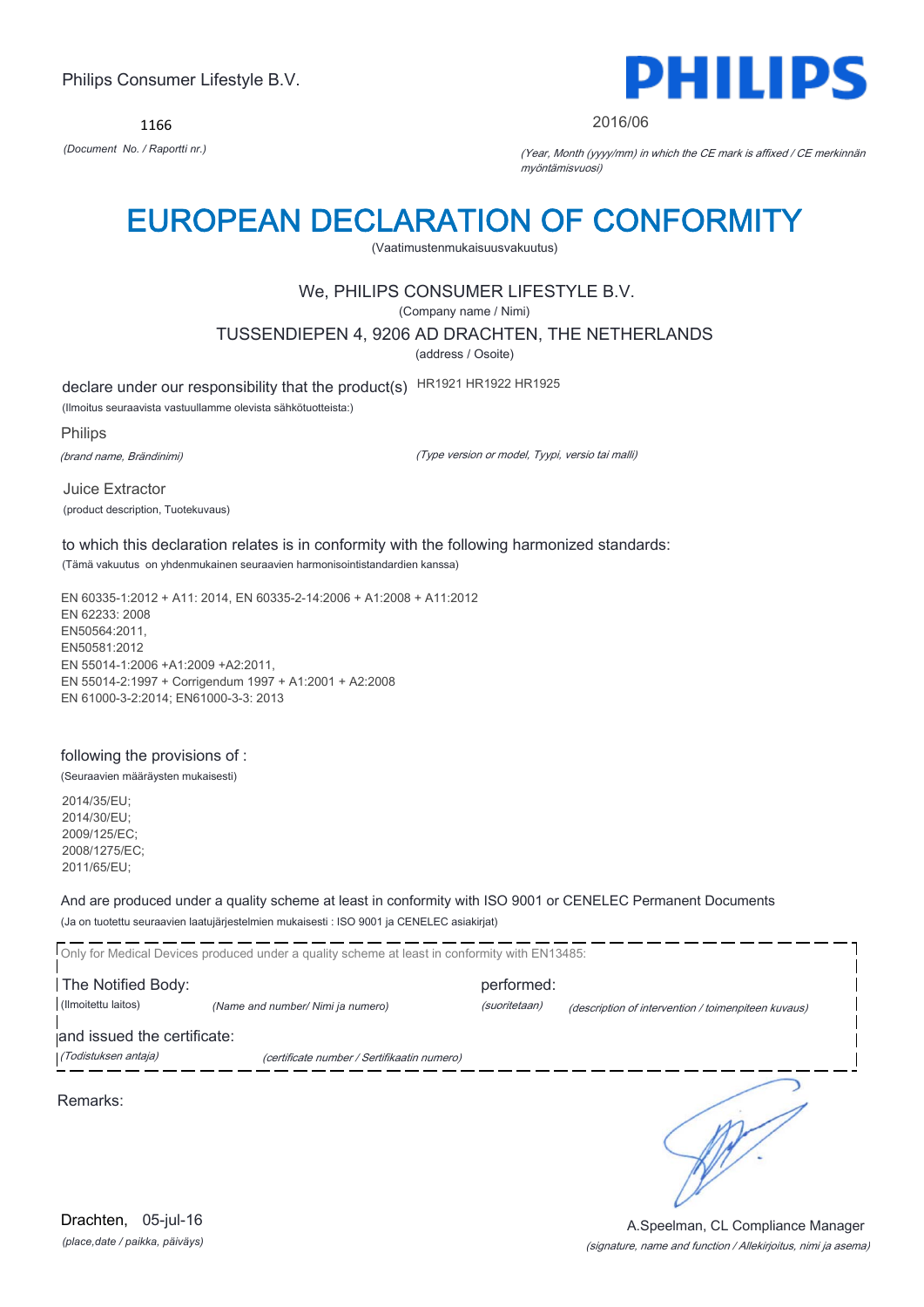

1166

DEITH

#### 2016/06

*(Document No. / Jelentés száma)* (Year, Month (yyyy/mm) in which the CE mark is affixed / A CE jelzés feltüntetésének éve)

## EUROPEAN DECLARATION OF CONFORMITY

(EC MEGFELELŐSÉGI NYILATKOZAT)

### We, PHILIPS CONSUMER LIFESTYLE B.V.

(Company name / Név)

TUSSENDIEPEN 4, 9206 AD DRACHTEN, THE NETHERLANDS

(address / cím)

declare under our responsibility that the product(s) HR1921 HR1922 HR1925

(Felelőssége tudatában nyilatkozik, hogy az alábbi elektronikai termék(ek))

Philips

(brand name, márkanév)

(Type version or model, Típusváltozat vagy modell)

Juice Extractor (product description, termék megnevezése)

to which this declaration relates is in conformity with the following harmonized standards: (Az ezen nyilatkozatban foglaltak szerint megfelel(nek) a következő harmonizált szabványoknak)

EN 60335-1:2012 + A11: 2014, EN 60335-2-14:2006 + A1:2008 + A11:2012 EN 62233: 2008 EN50564:2011, EN50581:2012 EN 55014-1:2006 +A1:2009 +A2:2011, EN 55014-2:1997 + Corrigendum 1997 + A1:2001 + A2:2008 EN 61000-3-2:2014; EN61000-3-3: 2013

following the provisions of :

(Követve a következő ajánlásokat) 2014/35/EU;

2014/30/EU; 2009/125/EC; 2008/1275/EC; 2011/65/EU;

And are produced under a quality scheme at least in conformity with ISO 9001 or CENELEC Permanent Documents (legalább az ISO 9001-nek megfelelően vagy)

Only for Medical Devices produced under a quality scheme at least in conformity with EN13485: The Notified Body: performed: (Bejelentett testület) *(Name and number/ Név és szám)* (teljesítve) (description of intervention / intézkedés leírása) and issued the certificate: (és a kibocsátott tanúsítvány) (certificate number / tanúsítvány száma) ٦ Remarks:

*(place,date / hely, dátum)* Drachten, 05-jul-16

#### (signature, name and function / aláírás, név és beosztás) A.Speelman, CL Compliance Manager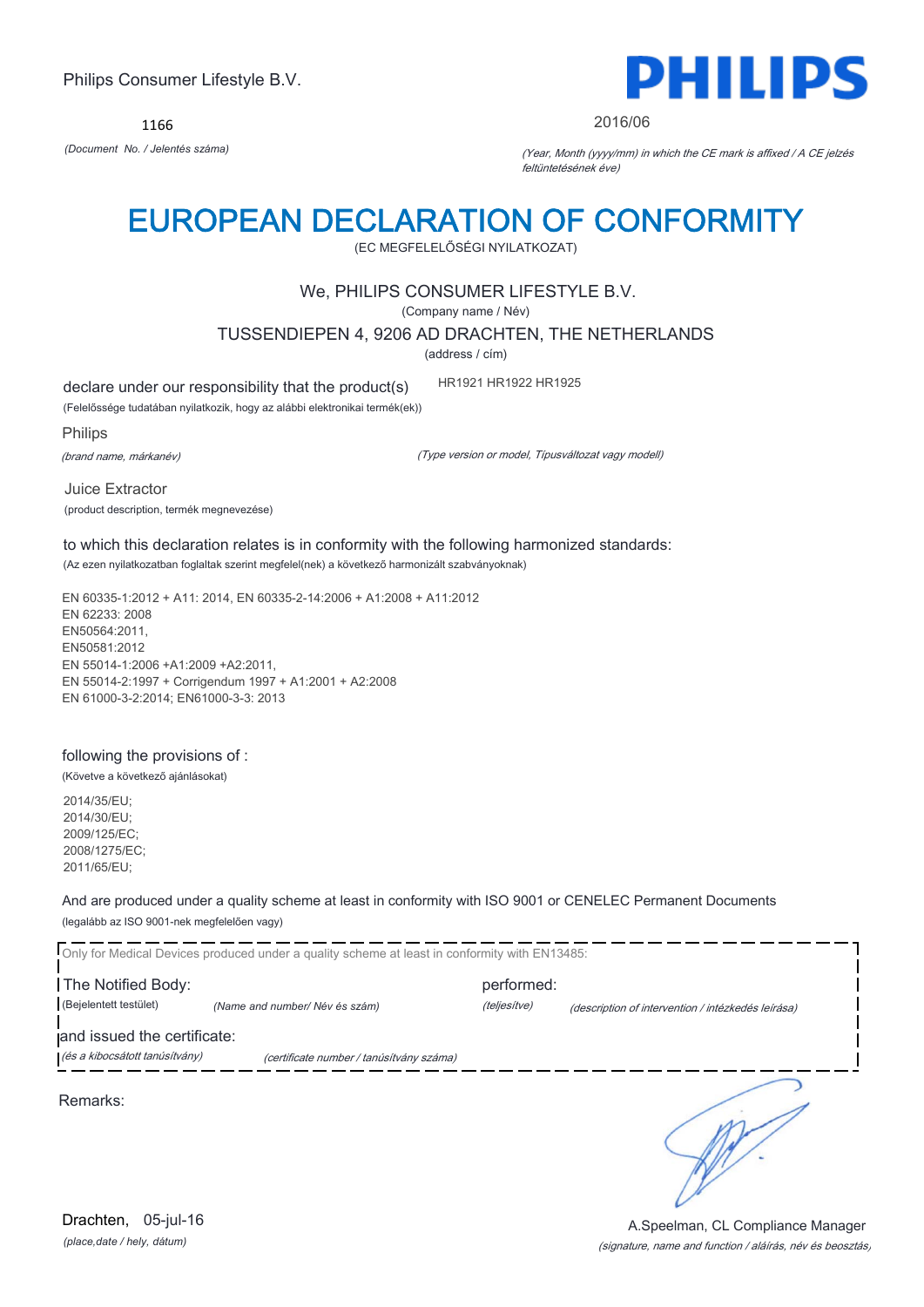1166



#### 2016/06

*(Document No. / Report Numero )* (Year, Month (yyyy/mm) in which the CE mark is affixed / Anno di apposizione della marcatura CE)

## EUROPEAN DECLARATION OF CONFORMITY

(DICHIARAZIONE DI CONFORMITA' CE )

## We, PHILIPS CONSUMER LIFESTYLE B.V.

(Company name / denominazione sociale)

TUSSENDIEPEN 4, 9206 AD DRACHTEN, THE NETHERLANDS

(address / sede)

declare under our responsibility that the product(s): HR1921 HR1922 HR1925

(dichiara sotto la propria responsabilità che il /i Prodotto /i elettrico/i)

Philips

(brand name, marchio)

(Type version or model, modello o versione )

Juice Extractor (product description, descrizione del prodotto)

to which this declaration relates is in conformity with the following harmonized standards: (al quale la presente dichiarazione si riferisce è conforme alle seguenti norme tecniche armonizzate)

EN 60335-1:2012 + A11: 2014, EN 60335-2-14:2006 + A1:2008 + A11:2012 EN 62233: 2008 EN50564:2011, EN50581:2012 EN 55014-1:2006 +A1:2009 +A2:2011, EN 55014-2:1997 + Corrigendum 1997 + A1:2001 + A2:2008 EN 61000-3-2:2014; EN61000-3-3: 2013

### following the provisions of :

(secondo le disposizioni della )

2014/35/EU; 2014/30/EU; 2009/125/EC; 2008/1275/EC; 2011/65/EU;

And are produced under a quality scheme at least in conformity with ISO 9001 or CENELEC Permanent Documents

(e i processi produttivi seguono un sistema qualità conforme almeno alla norma ISO 9001 o ai documenti permanenti CENELEC)

|                                                         | Only for Medical Devices produced under a quality scheme at least in conformity with EN13485: |                             |                                                             |
|---------------------------------------------------------|-----------------------------------------------------------------------------------------------|-----------------------------|-------------------------------------------------------------|
| The Notified Body:<br>(L'ente certificatore notificato) | (Name and number/ denominazione e numero)                                                     | performed:<br>(ha eseguito) | (description of intervention / descrizione dell'intervento) |
| and issued the certificate:                             |                                                                                               |                             |                                                             |
| (ed emesso il certificato)                              | (certificate number / numero del certificato)                                                 |                             |                                                             |
|                                                         |                                                                                               |                             |                                                             |

Remarks:

*(place,date / luogo e data)* Drachten, 05-jul-16

#### (signature, name and function / firma , nome e funzione) A.Speelman, CL Compliance Manager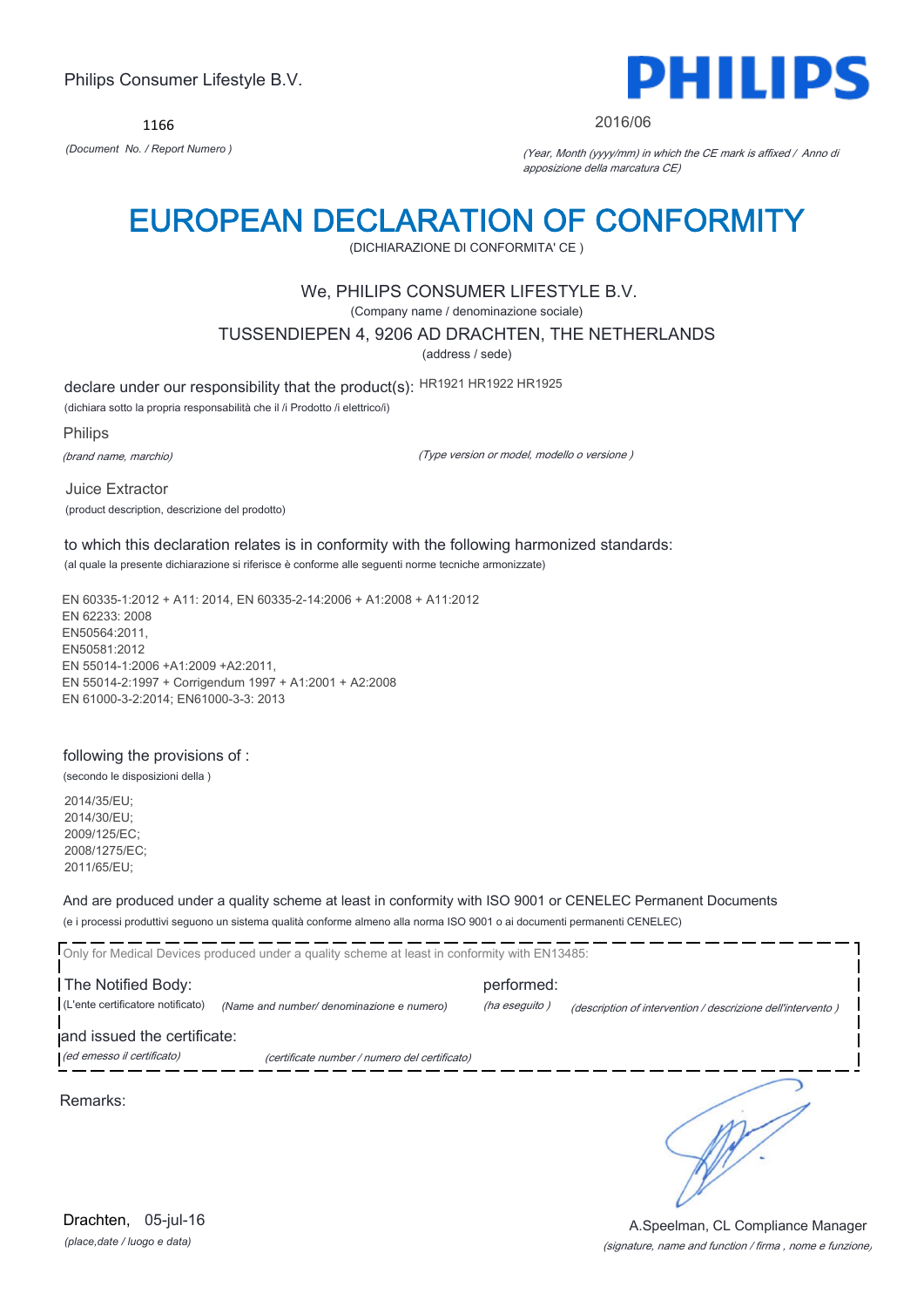1166



2016/06

*(Document No. / Pranešimo Nr.)* (Year, Month (yyyy/mm) in which the CE mark is affixed / Metai, kada CE patvirtino)

## EUROPEAN DECLARATION OF CONFORMITY

(EC ATITIKTIES DEKLARACIJA)

## We, PHILIPS CONSUMER LIFESTYLE B.V.

(Company name / Pavadinimas)

TUSSENDIEPEN 4, 9206 AD DRACHTEN, THE NETHERLANDS

(address / adresas)

declare under our responsibility that the product(s) HR1921 HR1922 HR1925

(Deklaruojame, kad elektronikos gaminys (-iai):)

### Philips

(brand name, firmos ženklo pavadinimas )

(Type version or model, Tipas arba modelis)

Juice Extractor (product description, gaminio aprašymas)

to which this declaration relates is in conformity with the following harmonized standards: (Pagal šią deklaraciją atitinka toliau nurodytus standartus:)

EN 60335-1:2012 + A11: 2014, EN 60335-2-14:2006 + A1:2008 + A11:2012 EN 62233: 2008 EN50564:2011, EN50581:2012 EN 55014-1:2006 +A1:2009 +A2:2011, EN 55014-2:1997 + Corrigendum 1997 + A1:2001 + A2:2008 EN 61000-3-2:2014; EN61000-3-3: 2013

### following the provisions of :

(Atitinka tokias nuostatas:)

2014/35/EU; 2014/30/EU; 2009/125/EC; 2008/1275/EC; 2011/65/EU;

And are produced under a quality scheme at least in conformity with ISO 9001 or CENELEC Permanent Documents

(Pagaminta atitinkant visus kokybės reikalavimus pagal ISO 9001 ar CENELEC nuolatinius dokumentus)

|                                                         | Only for Medical Devices produced under a quality scheme at least in conformity with EN13485: |            |                                                         |
|---------------------------------------------------------|-----------------------------------------------------------------------------------------------|------------|---------------------------------------------------------|
| The Notified Body:                                      |                                                                                               | performed: |                                                         |
| (Informuota istaiga)                                    | (Name and number/ Pavadinimas ir numeris)                                                     | (atlikta)  | (description of intervention / intervencijos aprašymas) |
| and issued the certificate:<br>(Sertifikatas išleistas) | (certificate number / sertifikato numeris)                                                    |            |                                                         |
| Remarks:                                                |                                                                                               |            |                                                         |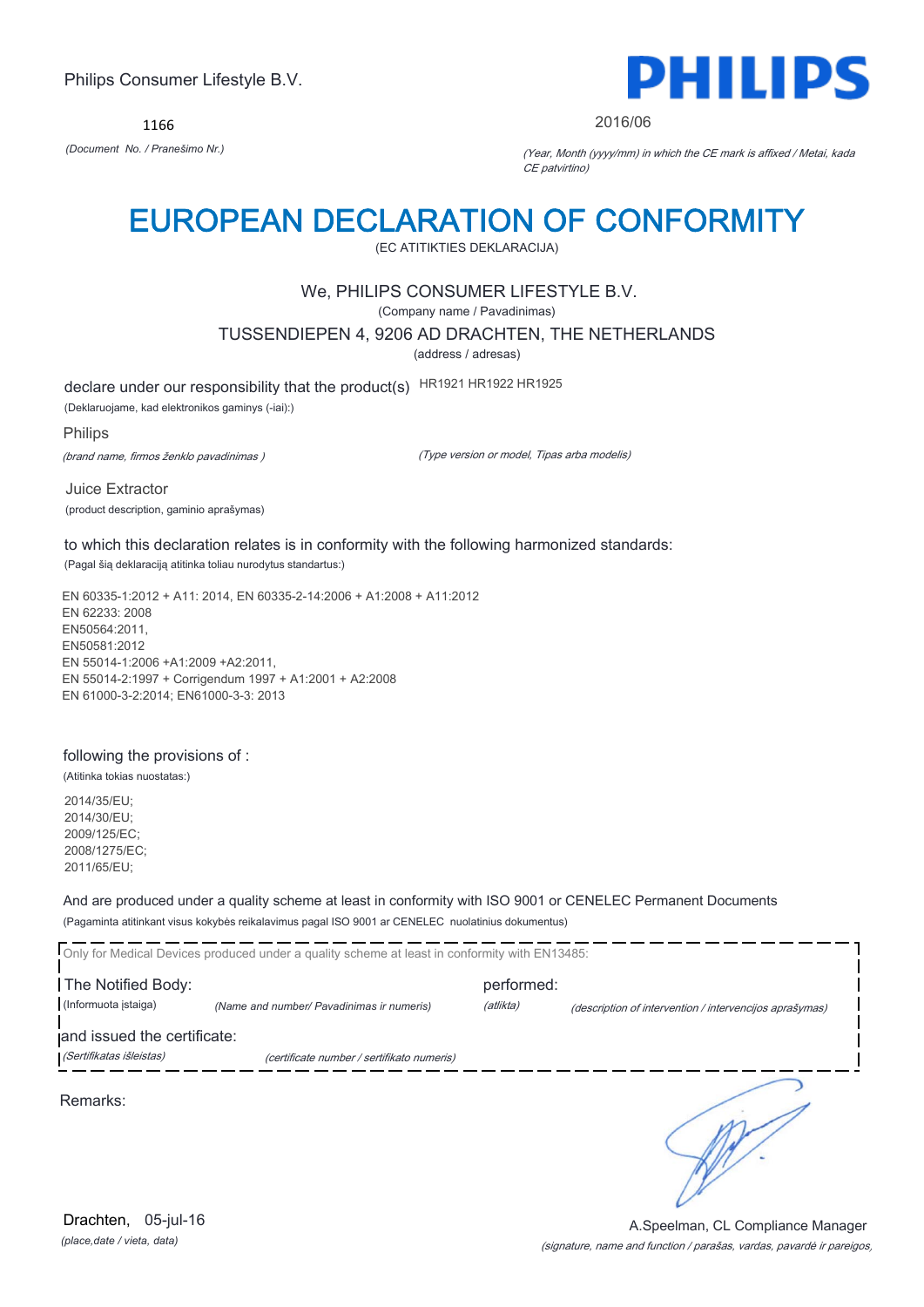1166



#### 2016/06

*(Document No. / Ziņojums Nr)* (Year, Month (yyyy/mm) in which the CE mark is affixed / Gads kurā CE zīme ieviesta)

## EUROPEAN DECLARATION OF CONFORMITY

(EC deklarācija atbilstība)

## We, PHILIPS CONSUMER LIFESTYLE B.V.

(Company name / vārds)

TUSSENDIEPEN 4, 9206 AD DRACHTEN, THE NETHERLANDS

(address / adrese)

declare under our responsibility that the product(s) HR1921 HR1922 HR1925

(deklarēt zem vai atbildība ka, elektronisks produkts)

Philips

(brand name, fabrikas marka vārds)

(Type version or model, Tips, versija vai modelis)

Juice Extractor (product description, produkta apraksts)

to which this declaration relates is in conformity with the following harmonized standards: (Kam ši deklarācija atbilst ir apliecināt ar sekojošiem saskaņotiem standartiem)

EN 60335-1:2012 + A11: 2014, EN 60335-2-14:2006 + A1:2008 + A11:2012 EN 62233: 2008 EN50564:2011, EN50581:2012 EN 55014-1:2006 +A1:2009 +A2:2011, EN 55014-2:1997 + Corrigendum 1997 + A1:2001 + A2:2008 EN 61000-3-2:2014; EN61000-3-3: 2013

#### following the provisions of :

(Sekojot noteikumiem)

2014/35/EU; 2014/30/EU; 2009/125/EC; 2008/1275/EC; 2011/65/EU;

And are produced under a quality scheme at least in conformity with ISO 9001 or CENELEC Permanent Documents

(Tiek ražots zem kvalitātes sistēma kas ir apstiprināta ar ISO 9001 vai CENELEC pastāvošiem dokumentiem )

|                                                         | Only for Medical Devices produced under a quality scheme at least in conformity with EN13485: |            |                                                        |
|---------------------------------------------------------|-----------------------------------------------------------------------------------------------|------------|--------------------------------------------------------|
| The Notified Body:                                      |                                                                                               | performed: |                                                        |
| (Reģistrēta galvenā daļa)                               | (Name and number/ vārds un numurs)                                                            | (paveikts) | (description of intervention / intervencijas apraksts) |
| and issued the certificate:<br>(Un izveido sertifikātu) | (certificate number / sertifikāta numurs)                                                     |            |                                                        |
| Remarks:                                                |                                                                                               |            |                                                        |

*(place,date / vieta, datums)* Drachten, 05-jul-16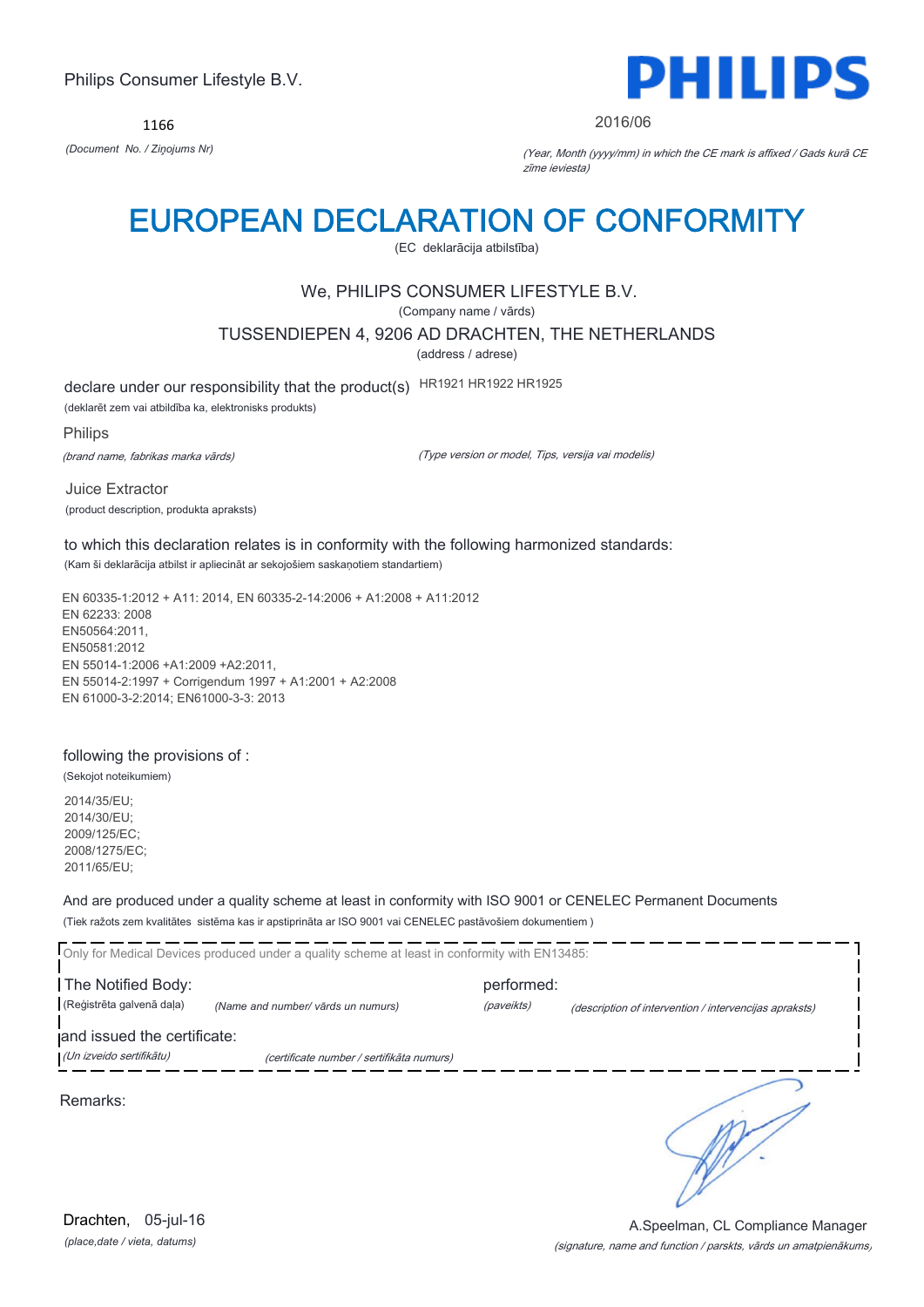1166



#### 2016/06

*(Document No. / Numer raportu)* (Year, Month (yyyy/mm) in which the CE mark is affixed / Rok, w którym oznakowanie CE zostało umieszczone na wyrobie)

## EUROPEAN DECLARATION OF CONFORMITY

(DEKLARACJA ZGODNOŚCI CE)

### We, PHILIPS CONSUMER LIFESTYLE B.V.

(Company name / Nazwa)

TUSSENDIEPEN 4, 9206 AD DRACHTEN, THE NETHERLANDS

(address / adres)

declare under our responsibility that the product(s) HR1921 HR1922 HR1925

(Deklarujemy na naszą odpowiedzialność, że urządzeni(e/a) elektryczne)

Philips

(brand name, marka)

(Type version or model, Typ lub model)

Juice Extractor (product description, nazwa /opis produktu)

to which this declaration relates is in conformity with the following harmonized standards: (Do którego odnosi się niniejsza deklaracja jest zgodny z następującymi normami zharmonizowanymi)

EN 60335-1:2012 + A11: 2014, EN 60335-2-14:2006 + A1:2008 + A11:2012 EN 62233: 2008 EN50564:2011, EN50581:2012 EN 55014-1:2006 +A1:2009 +A2:2011, EN 55014-2:1997 + Corrigendum 1997 + A1:2001 + A2:2008 EN 61000-3-2:2014; EN61000-3-3: 2013

#### following the provisions of :

(Zgodnie z dyrektywami)

2014/35/EU; 2014/30/EU; 2009/125/EC; 2008/1275/EC; 2011/65/EU;

And are produced under a quality scheme at least in conformity with ISO 9001 or CENELEC Permanent Documents

(oraz został wyprodukowany zgodnie ze standardami jakościowymi takimi jak ISO9001 lub CENELEC Permanent Documents)

Only for Medical Devices produced under a quality scheme at least in conformity with EN13485: The Notified Body: example and performed: (Jednostka certyfikująca) *(Name and number/ Nazwa i numer)* (wykonała) (description of intervention / rodzaj badania) and issued the certificate: (i wydała certyfikat) (certificate number / numer certyfikatu) ℩

Remarks: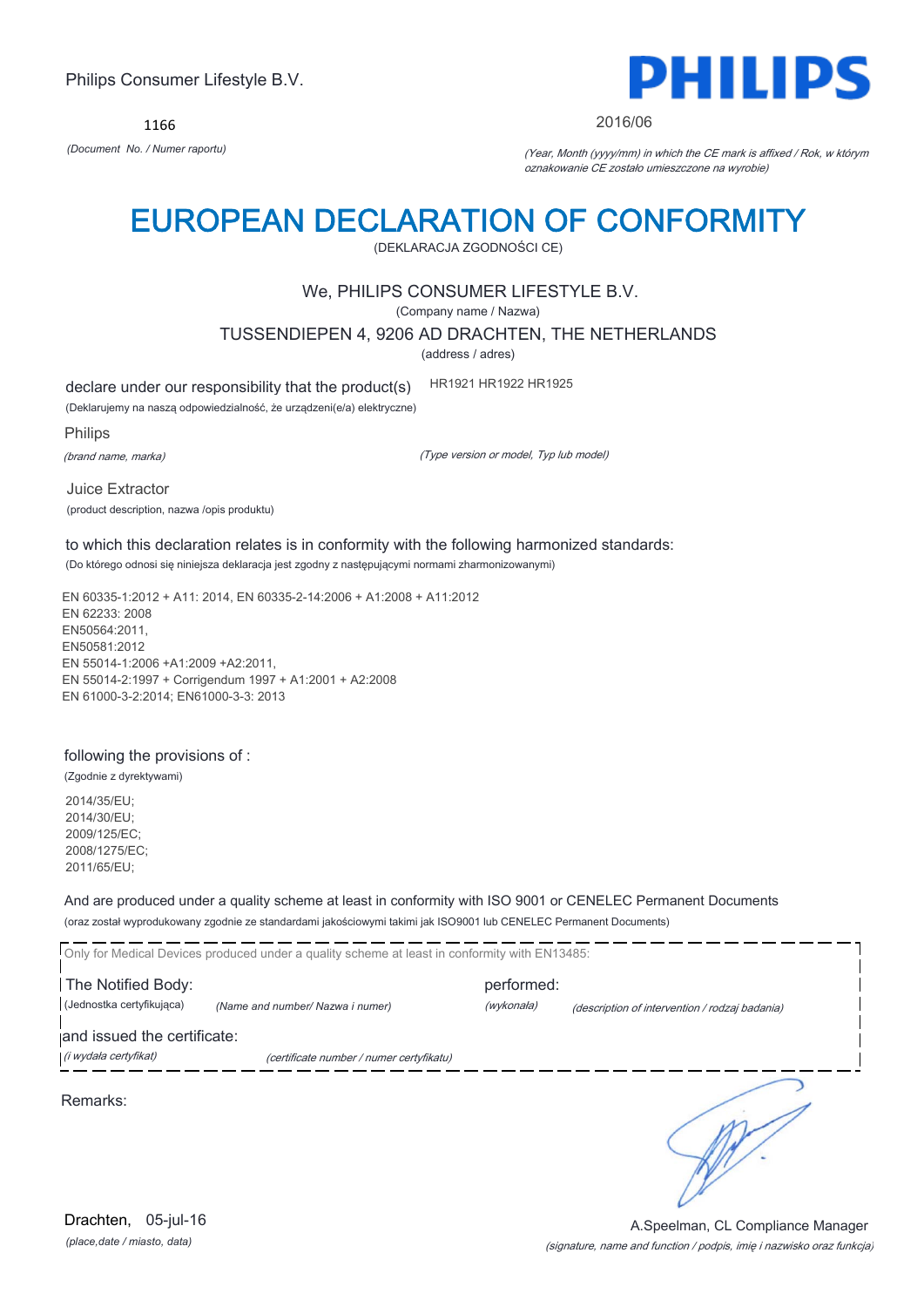1166



#### 2016/06

*(Document No. / Relatório No.)* (Year, Month (yyyy/mm) in which the CE mark is affixed / Ano em que a marca CE é afixada)

## EUROPEAN DECLARATION OF CONFORMITY

(DECLARAÇÃODE CONFORMIDADE CE)

## We, PHILIPS CONSUMER LIFESTYLE B.V.

(Company name / Nome)

TUSSENDIEPEN 4, 9206 AD DRACHTEN, THE NETHERLANDS

(address)

declare under our responsibility that the product(s) HR1921 HR1922 HR1925

(Declara sob a sua responsabilidade que o(s) producto(s) eléctricos )

Philips

(brand name, nome da marca)

(Type version or model, Indicar versão ou modelo)

Juice Extractor (product description, Descrição do produto)

to which this declaration relates is in conformity with the following harmonized standards: (Aqueles a quem esta declaração se derige, está em conformidade com as seguintes normas harmonizadas)

EN 60335-1:2012 + A11: 2014, EN 60335-2-14:2006 + A1:2008 + A11:2012 EN 62233: 2008 EN50564:2011, EN50581:2012 EN 55014-1:2006 +A1:2009 +A2:2011, EN 55014-2:1997 + Corrigendum 1997 + A1:2001 + A2:2008 EN 61000-3-2:2014; EN61000-3-3: 2013

### following the provisions of :

(Na sequência do disposto em:)

2014/35/EU; 2014/30/EU; 2009/125/EC; 2008/1275/EC; 2011/65/EU;

And are produced under a quality scheme at least in conformity with ISO 9001 or CENELEC Permanent Documents

(E são produzidos sob um regime de qualidade, pelo menos, em conformidade com a norma ISO 9001 ou Documentos Permanentes CENELEC)

Only for Medical Devices produced under a quality scheme at least in conformity with EN13485: The Notified Body: example and performed: (O organismo notificado) *(Name and number/ Nome e número)* (realizada) (description of intervention / descrição da intervenção) and issued the certificate: (E emitido o certificado) (certificate number / certificado número)

Remarks:

*(place,date / local, data)* Drachten, 05-jul-16

#### (signature, name and function / assinatura, nome e função) A.Speelman, CL Compliance Manager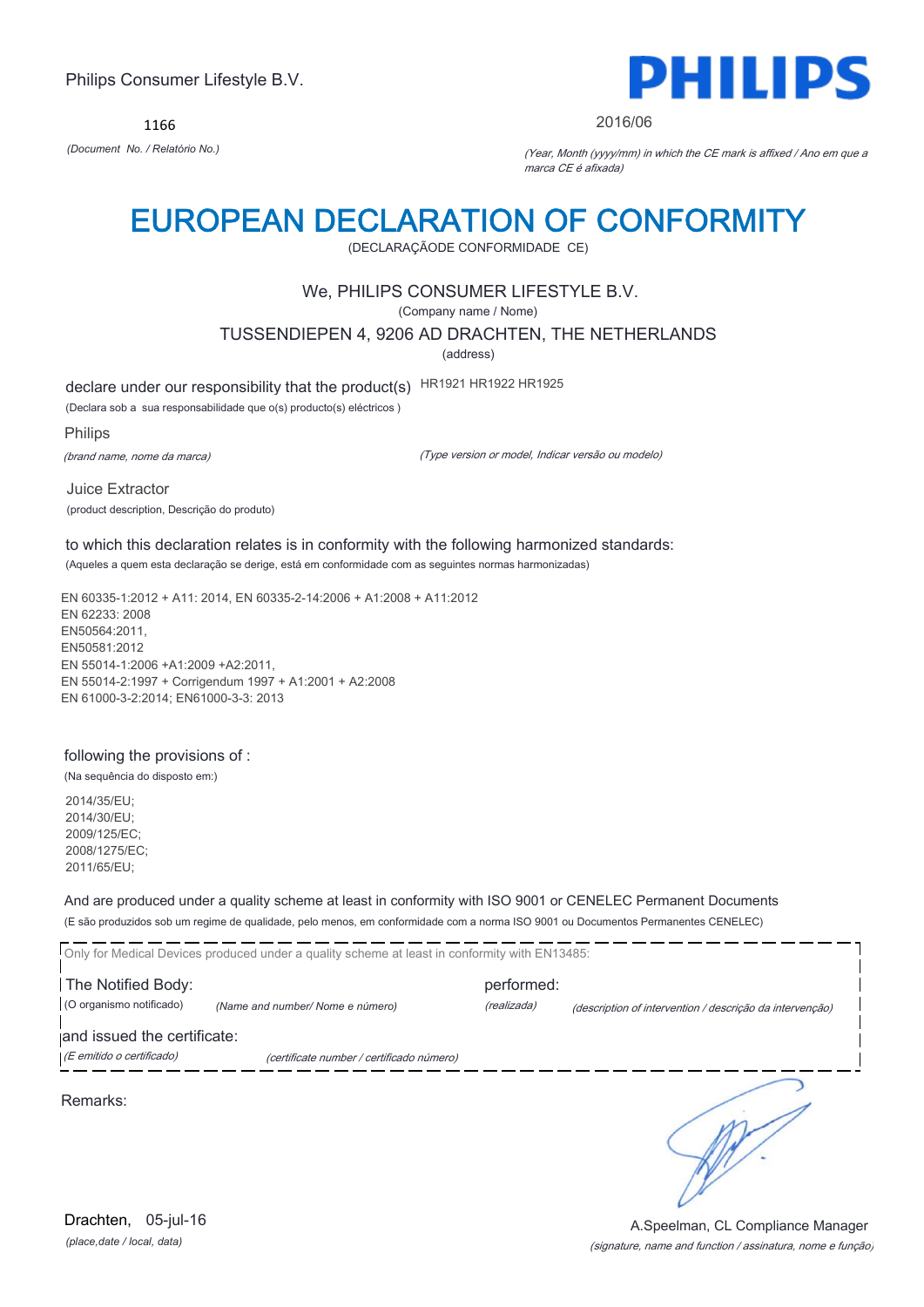1166



#### 2016/06

*(Document No. / Nr. raport)* (Year, Month (yyyy/mm) in which the CE mark is affixed / Anul în care este aplicat marcajul CE)

## EUROPEAN DECLARATION OF CONFORMITY

(DECLARAŢIE DE CONFORMITATE CE)

## We, PHILIPS CONSUMER LIFESTYLE B.V.

(Company name / Nume)

TUSSENDIEPEN 4, 9206 AD DRACHTEN, THE NETHERLANDS

(address / adresă)

declare under our responsibility that the product(s) HR1921 HR1922 HR1925

(Declarăm pe proprie răspundere că produsul (produsele) electric(e))

Philips

(brand name, marca)

(Type version or model, Tip sau model)

Juice Extractor (product description, descriere produs)

to which this declaration relates is in conformity with the following harmonized standards: (La care se referă această declaraţie, este in conformitate cu următoarele standarde armonizate)

EN 60335-1:2012 + A11: 2014, EN 60335-2-14:2006 + A1:2008 + A11:2012 EN 62233: 2008 EN50564:2011, EN50581:2012 EN 55014-1:2006 +A1:2009 +A2:2011, EN 55014-2:1997 + Corrigendum 1997 + A1:2001 + A2:2008 EN 61000-3-2:2014; EN61000-3-3: 2013

### following the provisions of :

(În conformitate cu dispoziţiile directivelor)

2014/35/EU; 2014/30/EU; 2009/125/EC; 2008/1275/EC; 2011/65/EU;

And are produced under a quality scheme at least in conformity with ISO 9001 or CENELEC Permanent Documents

(Şi sunt fabricate după o schemă de calitate conformă cel puţin cu standardul ISO 9001 sau Documentele Permanente CENELEC)

|                             | Only for Medical Devices produced under a quality scheme at least in conformity with EN13485: |              |                                                         |  |
|-----------------------------|-----------------------------------------------------------------------------------------------|--------------|---------------------------------------------------------|--|
| The Notified Body:          |                                                                                               | performed:   |                                                         |  |
| (Organismul notificat)      | (Name and number/ Nume si număr)                                                              | (a efectuat) | (description of intervention / descrierea interventiei) |  |
| and issued the certificate: |                                                                                               |              |                                                         |  |
| (Și a emis certificatul)    | (certificate number / Numărul certificatului)                                                 |              |                                                         |  |
|                             |                                                                                               |              |                                                         |  |

Remarks:

*(place,date / locul, data)* Drachten, 05-jul-16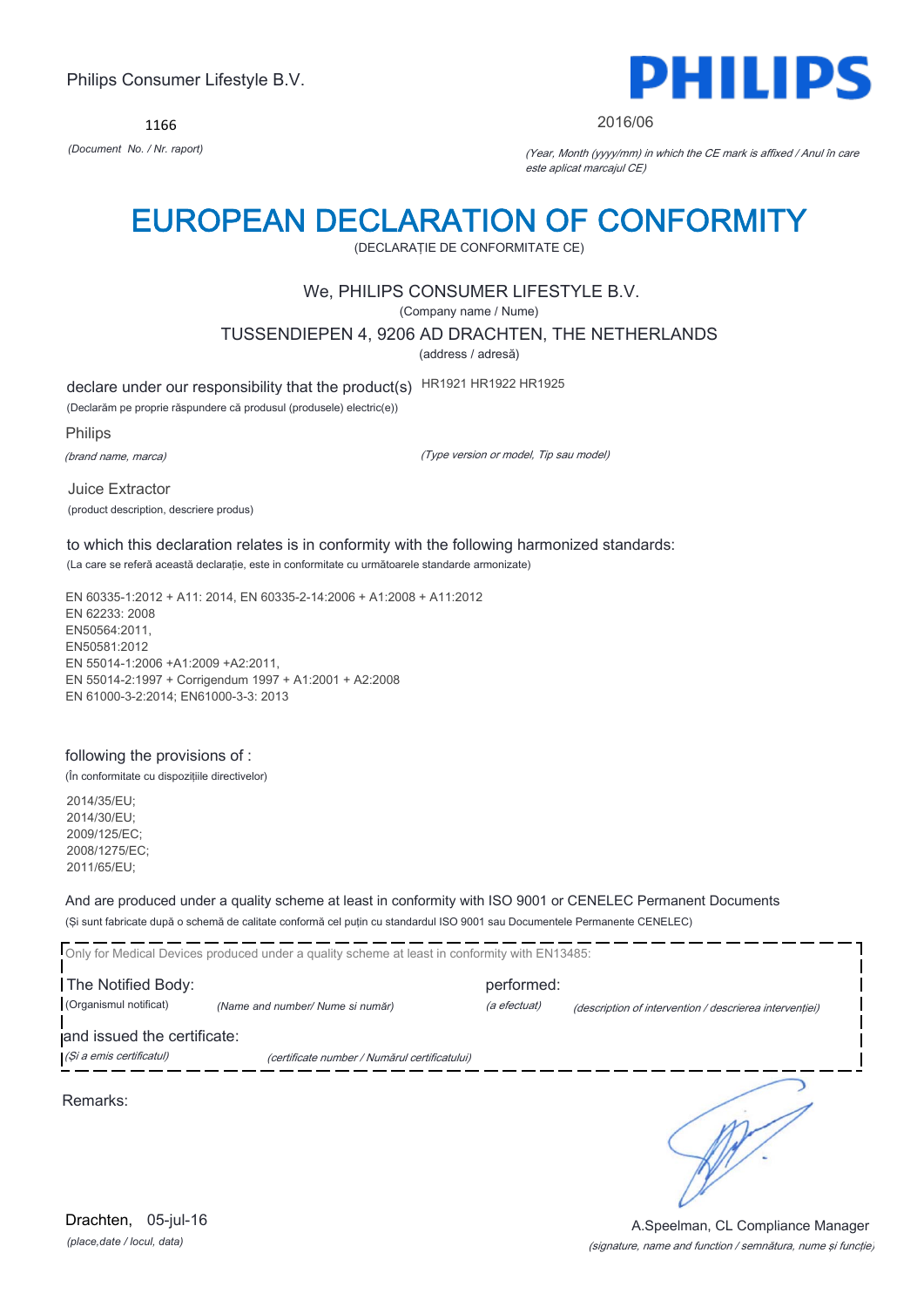1166



#### 2016/06

*(Document No. / Номер протокола)* (Year, Month (yyyy/mm) in which the CE mark is affixed / Год начала маркировки знаком CE)

## EUROPEAN DECLARATION OF CONFORMITY

(CE Декларация о соответствии)

### We, PHILIPS CONSUMER LIFESTYLE B.V.

(Company name / Юридическое имя)

TUSSENDIEPEN 4, 9206 AD DRACHTEN, THE NETHERLANDS

(address / адрес)

declare under our responsibility that the product(s): HR1921 HR1922 HR1925

(Декларируем под нашу ответственность, что электрическая продукция)

Philips

(brand name, торговая марка)

(Type version or model, тип, модель)

Juice Extractor (product description, описание продукции)

to which this declaration relates is in conformity with the following harmonized standards: (указанная в данной декларации, соответствует требованиям следующих стандартов:)

EN 60335-1:2012 + A11: 2014, EN 60335-2-14:2006 + A1:2008 + A11:2012 EN 62233: 2008 EN50564:2011, EN50581:2012 EN 55014-1:2006 +A1:2009 +A2:2011, EN 55014-2:1997 + Corrigendum 1997 + A1:2001 + A2:2008 EN 61000-3-2:2014; EN61000-3-3: 2013

### following the provisions of :

(В соответствие с положениями:)

2014/35/EU; 2014/30/EU; 2009/125/EC; 2008/1275/EC; 2011/65/EU;

And are produced under a quality scheme at least in conformity with ISO 9001 or CENELEC Permanent Documents

(по крайней мере, в соответствии с ISO 9001 или)

Only for Medical Devices produced under a quality scheme at least in conformity with EN13485: The Notified Body: example and performed: (Нотифицированный Орган) *(Name and number/ Название и номер)* (проверил(а)) (description of intervention / описание проверки) and issued the certificate: (и выпустил(а) сертификат) (certificate number / номер сертификата) ℩ Remarks:

*(place,date / место, дата)* Drachten, 05-jul-16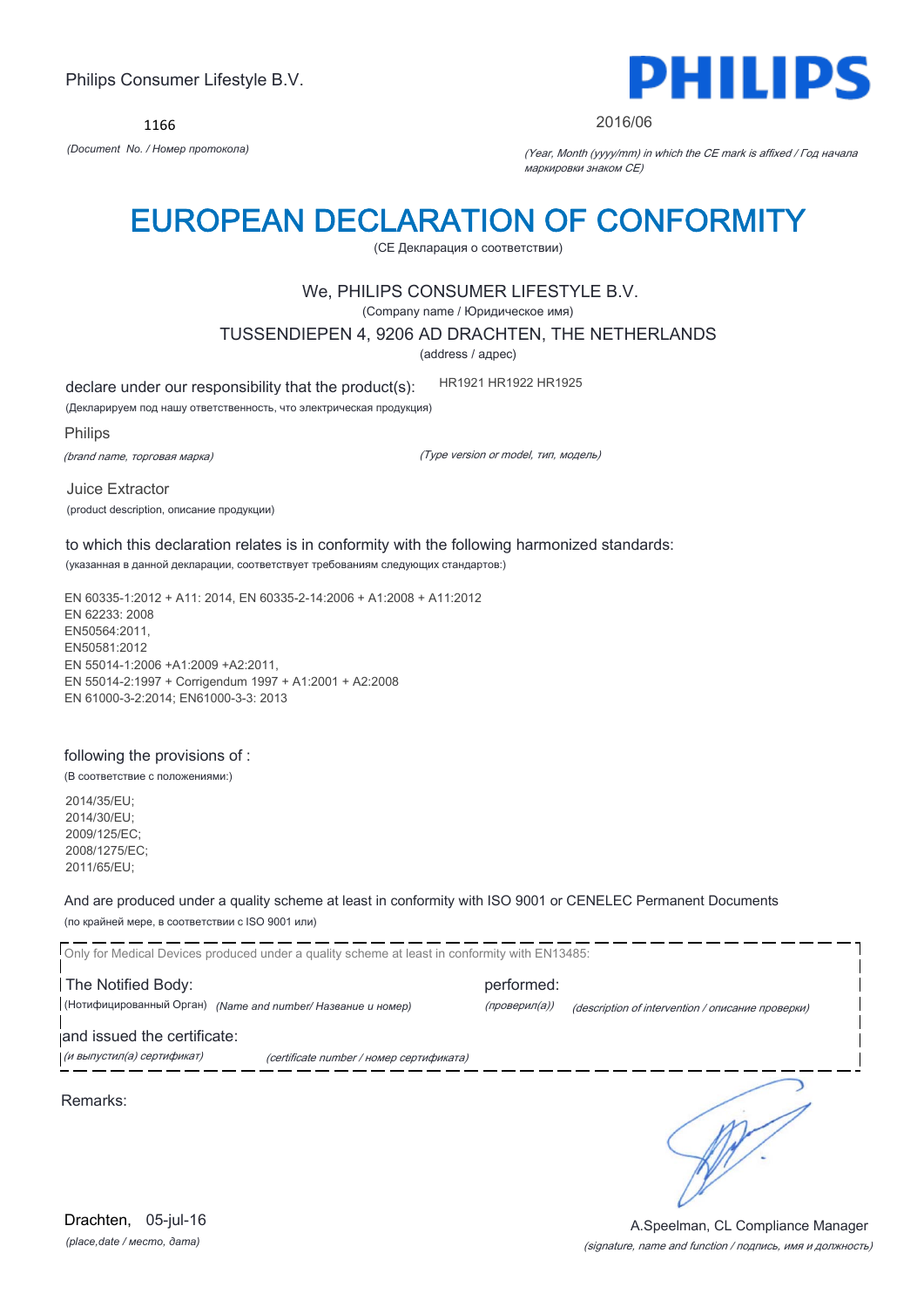1166



#### 2016/06

*(Document No. / Správa č.)* (Year, Month (yyyy/mm) in which the CE mark is affixed / Rok v ktorom je opatrený znakom CE)

## EUROPEAN DECLARATION OF CONFORMITY

(Rok v ktorom je opatrený znakom CE)

## We, PHILIPS CONSUMER LIFESTYLE B.V.

(Company name / Meno )

TUSSENDIEPEN 4, 9206 AD DRACHTEN, THE NETHERLANDS

(address / adresa)

declare under our responsibility that the product(s) HR1921 HR1922 HR1925

(Prehlasujeme na svoju zodpovednosť, že elektrický výrobok(y))

Philips

(brand name, názov značky)

(Type version or model, Typové označenie alebo model)

Juice Extractor (product description, opis prístroja)

to which this declaration relates is in conformity with the following harmonized standards: (Na ktorý sa toto vyhlásenie vzťahuje, je v zhode s nasledujúcimi harmonizovanými normami)

EN 60335-1:2012 + A11: 2014, EN 60335-2-14:2006 + A1:2008 + A11:2012 EN 62233: 2008 EN50564:2011, EN50581:2012 EN 55014-1:2006 +A1:2009 +A2:2011, EN 55014-2:1997 + Corrigendum 1997 + A1:2001 + A2:2008 EN 61000-3-2:2014; EN61000-3-3: 2013

### following the provisions of :

(V nadväznosti na ustanovenia)

2014/35/EU; 2014/30/EU; 2009/125/EC; 2008/1275/EC; 2011/65/EU;

And are produced under a quality scheme at least in conformity with ISO 9001 or CENELEC Permanent Documents

(A sú vyrobené systémom kvality minimálne v súlade s normou ISO 9001 alebo CENELEC dokumentmi)

Only for Medical Devices produced under a quality scheme at least in conformity with EN13485: The Notified Body: example and performed: (Notifikovaný orgán) *(Name and number/ Názov a číslo)* (vykonal) (description of intervention / opis zásahu) and issued the certificate: (A vydal osvedčenie) (certificate number / číslo osvedčenia) ∍ Remarks:

*(place,date / miesto, dátum)* Drachten, 05-jul-16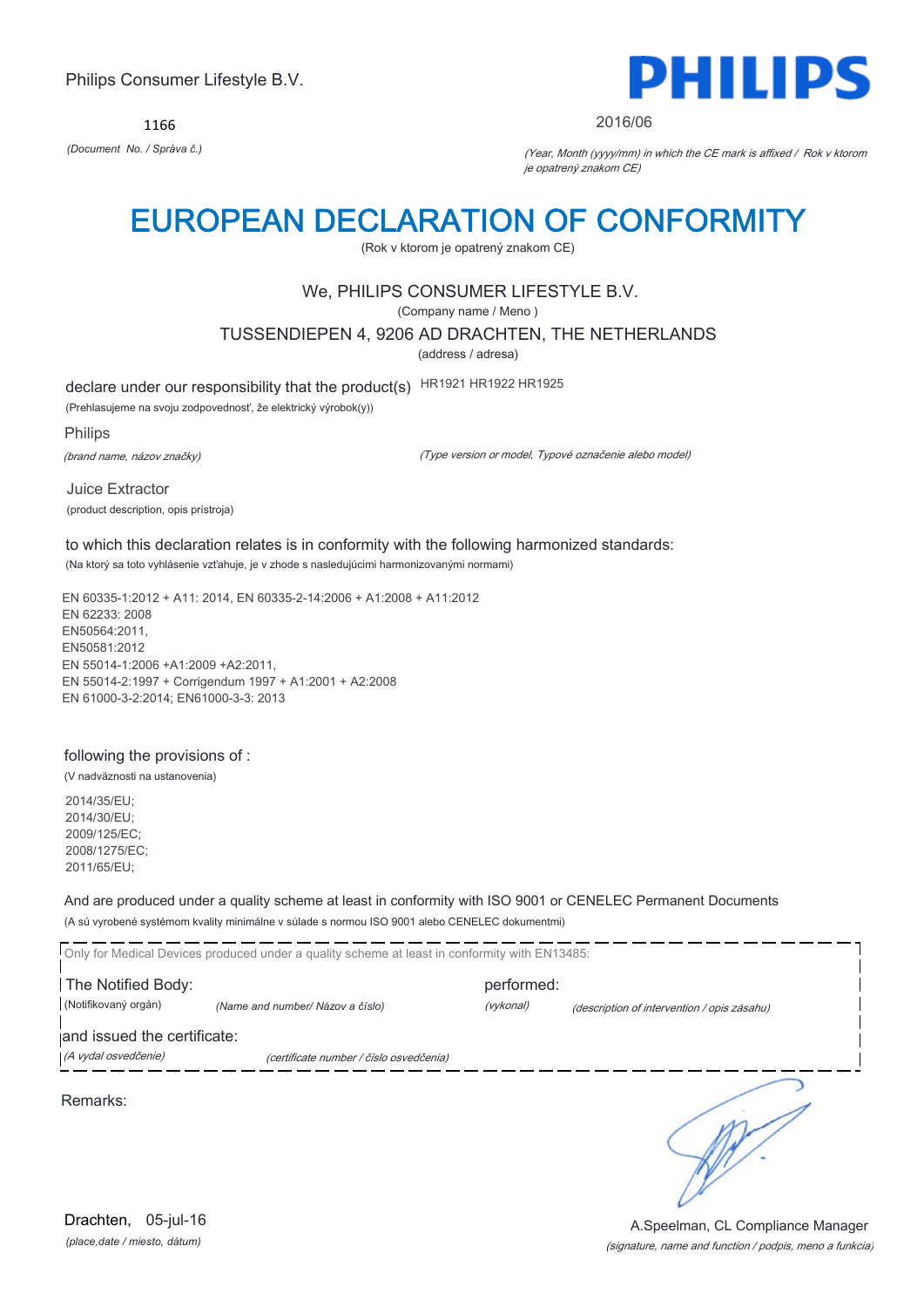1166



#### 2016/06

*(Document No. / Številka poročila)* (Year, Month (yyyy/mm) in which the CE mark is affixed / Leto namstitve CE znaka)

## EUROPEAN DECLARATION OF CONFORMITY

(Izjava o skladnosti)

## We, PHILIPS CONSUMER LIFESTYLE B.V.

(Company name / Ime)

TUSSENDIEPEN 4, 9206 AD DRACHTEN, THE NETHERLANDS

(address / Naslov)

declare under our responsibility that the product(s) HR1921 HR1922 HR1925 (S polno odgovornostjo izjavljamo)

Philips

(brand name, Ime znamke)

(Type version or model, Tip, verzija ali model)

Juice Extractor (product description, Opis proizvoda)

to which this declaration relates is in conformity with the following harmonized standards: (Na katerega se nanaša ta izjava je skladen z naslednjimi harmoniziranimi standardi)

EN 60335-1:2012 + A11: 2014, EN 60335-2-14:2006 + A1:2008 + A11:2012 EN 62233: 2008 EN50564:2011, EN50581:2012 EN 55014-1:2006 +A1:2009 +A2:2011, EN 55014-2:1997 + Corrigendum 1997 + A1:2001 + A2:2008 EN 61000-3-2:2014; EN61000-3-3: 2013

### following the provisions of :

(V skladu z naslednjimi odločbami)

2014/35/EU; 2014/30/EU; 2009/125/EC; 2008/1275/EC; 2011/65/EU;

And are produced under a quality scheme at least in conformity with ISO 9001 or CENELEC Permanent Documents

(In so proizvedeni v skladu s shemo kakovosti najmanj v skladu z ISO 9001 ali CENELEC stalnimi dokumenti)

Only for Medical Devices produced under a quality scheme at least in conformity with EN13485: The Notified Body: performed: (Priglašeno organ) *(Name and number/ Ime in številka)* (Izvršeno) (description of intervention / Opis ukrepa ) and issued the certificate: (Izdaja certifikat) (certificate number / Številka certifikata) ∍

Remarks:

*(place,date / Kraj, datum)* Drachten, 05-jul-16

### (signature, name and function / Podpis, Ime in funkcija) A.Speelman, CL Compliance Manager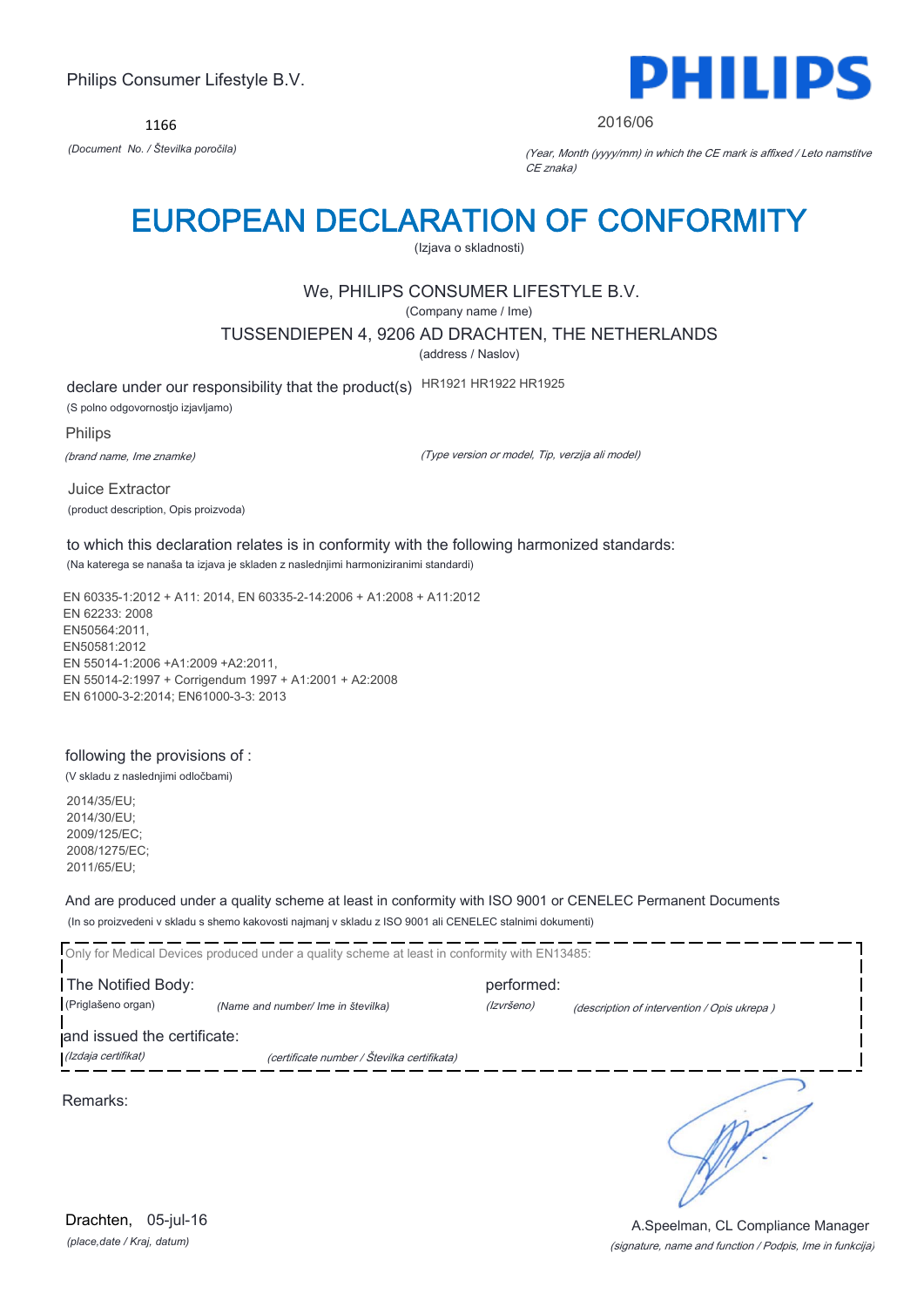1166



#### 2016/06

*(Document No. / Döküman Numarası)* (Year, Month (yyyy/mm) in which the CE mark is affixed / CE İbaresinin eklendiği yıl (yyyy/aa))

## EUROPEAN DECLARATION OF CONFORMITY

(EU UYGUNLUK BEYANI)

## We, PHILIPS CONSUMER LIFESTYLE B.V.

(Company name / İmalatçının ismi)

TUSSENDIEPEN 4, 9206 AD DRACHTEN, THE NETHERLANDS

(address / İmalatçının adresi )

declare under our responsibility that the product(s): HR1921 HR1922 HR1925 (bizim sorumluluğumuz altında işbu beyanın ilgili bulunduğu aşağıdaki elektrikli ürünün:) Philips (brand name, İsim ) (Type version or model, Tip veya model)

Juice Extractor (product description, Ürün Açıklamas )

to which this declaration relates is in conformity with the following harmonized standards: (aşağıda belirtilen ilgili standartların gerektirdiği uygunluğa sahip olduğunu beyan ederiz)

EN 60335-1:2012 + A11: 2014, EN 60335-2-14:2006 + A1:2008 + A11:2012 EN 62233: 2008 EN50564:2011, EN50581:2012 EN 55014-1:2006 +A1:2009 +A2:2011, EN 55014-2:1997 + Corrigendum 1997 + A1:2001 + A2:2008 EN 61000-3-2:2014; EN61000-3-3: 2013

### following the provisions of :

(Yasal hükümler şu şekildedir:)

2014/35/EU; 2014/30/EU; 2009/125/EC; 2008/1275/EC; 2011/65/EU;

And are produced under a quality scheme at least in conformity with ISO 9001 or CENELEC Permanent Documents (En az ISO 9001 veya CENELEC Daimi Belgelerine uygun kalite şemasına binaen mevcut ürünlerdir)

Only for Medical Devices produced under a quality scheme at least in conformity with EN13485: The Notified Body: performed: (Yetkili Kurul) *(Name and number/ Isin ve numara)* (yerine getirmiştir) (description of intervention /müdahalenin tanımı ) and issued the certificate: (sertifikayı düzenlemiştir) (certificate number / sertifika numarası)

Remarks:

*(place,date / Yer ve tarih )* Drachten, 05-jul-16

## (signature, name and function / İmza, isim ve görevi) A.Speelman, CL Compliance Manager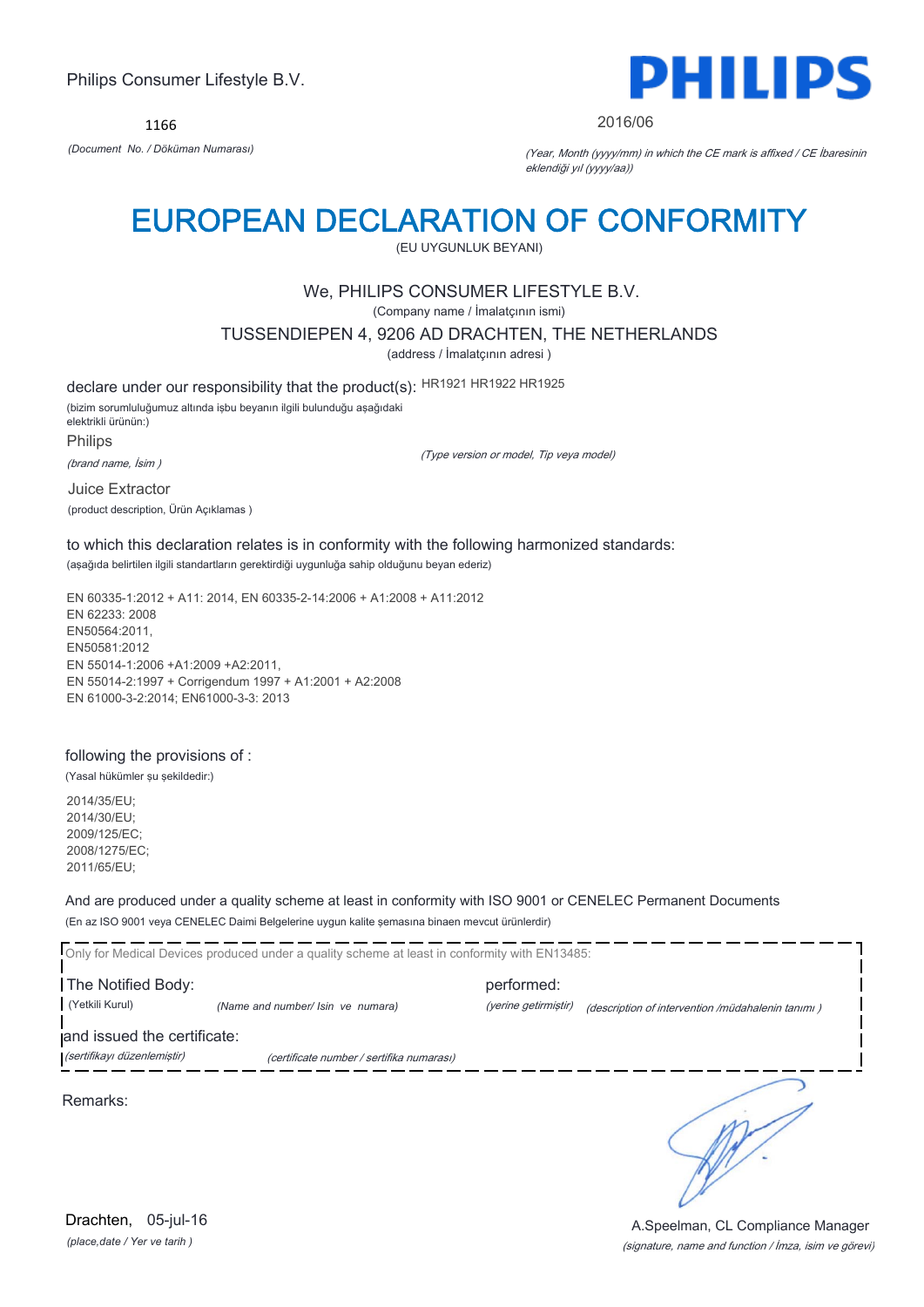1166



#### 2016/06

*(Document No. / Broj izvještaja)* (Year, Month (yyyy/mm) in which the CE mark is affixed / Godina ishođenja CE oznake)

## EUROPEAN DECLARATION OF CONFORMITY

(Izjava o sukladnosti)

## We, PHILIPS CONSUMER LIFESTYLE B.V.

(Company name / Ime)

TUSSENDIEPEN 4, 9206 AD DRACHTEN, THE NETHERLANDS

(address / Adresa)

declare under our responsibility that the product(s) HR1921 HR1922 HR1925

(Odgovorno izjavljujemo da je elektični uređaj(i))

#### Philips

(brand name, Naziv robne marke)

(Type version or model, Tipska oznaka ili model)

Juice Extractor (product description, opis proizvoda)

to which this declaration relates is in conformity with the following harmonized standards: (Na koje se ova izjava odnosi zadovoljava sljedeće usklađene norme)

EN 60335-1:2012 + A11: 2014, EN 60335-2-14:2006 + A1:2008 + A11:2012 EN 62233: 2008 EN50564:2011, EN50581:2012 EN 55014-1:2006 +A1:2009 +A2:2011, EN 55014-2:1997 + Corrigendum 1997 + A1:2001 + A2:2008 EN 61000-3-2:2014; EN61000-3-3: 2013

### following the provisions of :

(Slijedom odredbi:)

2014/35/EU; 2014/30/EU; 2009/125/EC; 2008/1275/EC; 2011/65/EU;

And are produced under a quality scheme at least in conformity with ISO 9001 or CENELEC Permanent Documents (najmanje u skladu sa normom ISO 9001 ili)

Only for Medical Devices produced under a quality scheme at least in conformity with EN13485: The Notified Body: performed: (Nadležno tijelo) *(Name and number/ Ime i broj)* (Izveden) (description of intervention / Opis intervencije) and issued the certificate: (I izdana je potvrda) (certificate number / Broj potvrde) ∍ Remarks:

*(place,date / Mjesto ,datum)* Drachten, 05-jul-16

#### (signature, name and function / Potpis,ime i radno mjesto) A.Speelman, CL Compliance Manager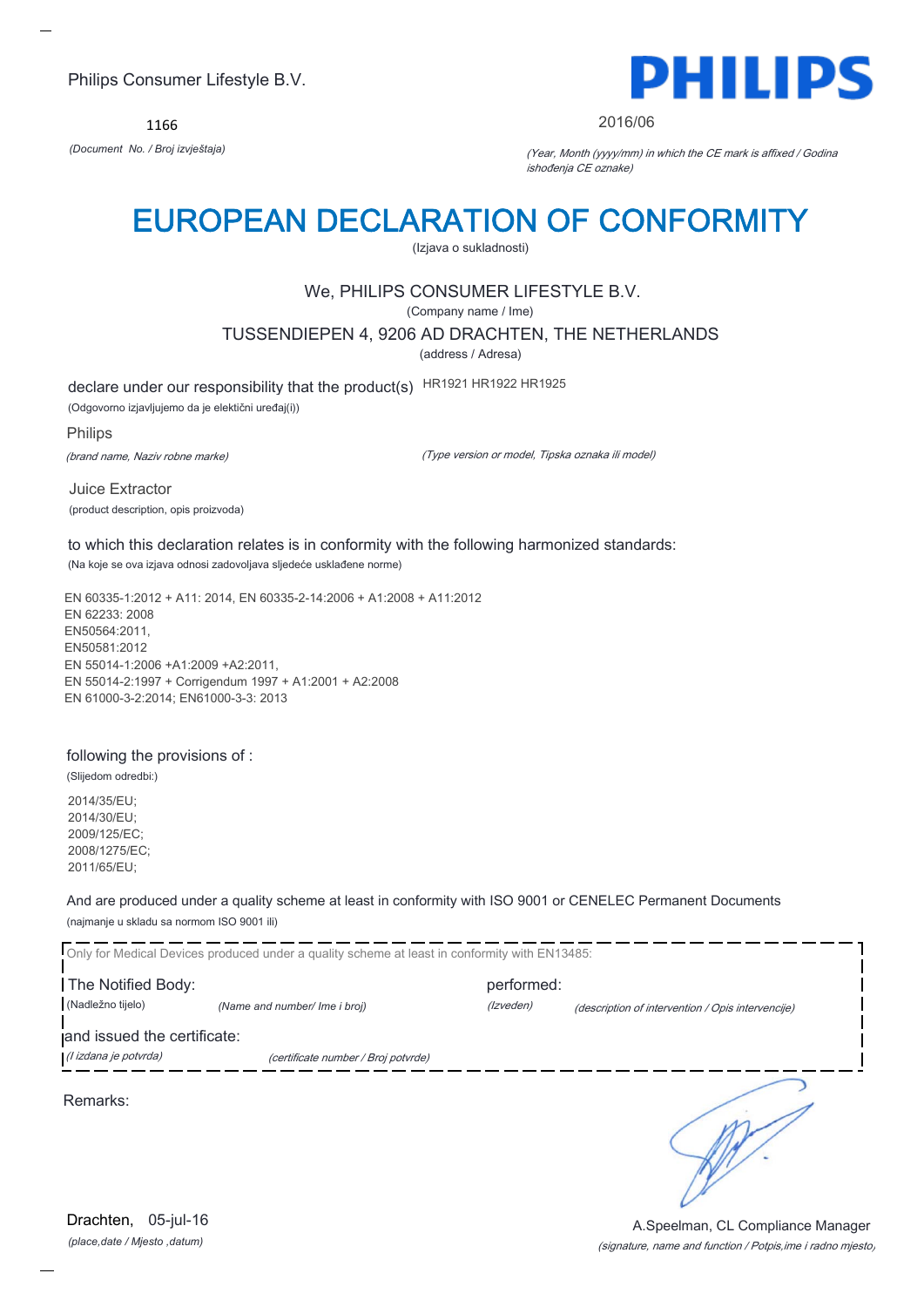1166



#### 2016/06

*(Document No. / Αρ. έκθεσης)* (Year, Month (yyyy/mm) in which the CE mark is affixed / Έτος επικόλλησης του σήματος συμμόρφωσης CE)

## EUROPEAN DECLARATION OF CONFORMITY

(ΔΗΛΩΣΗ ΣΥΜΜΟΡΦΩΣΗΣ CE)

## We, PHILIPS CONSUMER LIFESTYLE B.V.

(Company name / Επωνυμία)

TUSSENDIEPEN 4, 9206 AD DRACHTEN, THE NETHERLANDS

(address / Διεύθυνση)

declare under our responsibility that the product(s) HR1921 HR1922 HR1925

(Δηλώνουμε υπεύθυνα ότι το ηλεκτρολογικό προϊόν/ προϊόντα)

Philips

(brand name, ονομασία μάρκας)

(Type version or model, Τύπος έκδοσης ή μοντέλο)

Juice Extractor (product description, περιγραφή προϊόντος)

to which this declaration relates is in conformity with the following harmonized standards: (στο οποίο/ στα οποία αφορά η παρούσα δήλωση συμμορφούται/ συμμορφούνται με τα εξής εναρμονισμένα πρότυπα)

EN 60335-1:2012 + A11: 2014, EN 60335-2-14:2006 + A1:2008 + A11:2012 EN 62233: 2008 EN50564:2011, EN50581:2012 EN 55014-1:2006 +A1:2009 +A2:2011, EN 55014-2:1997 + Corrigendum 1997 + A1:2001 + A2:2008 EN 61000-3-2:2014; EN61000-3-3: 2013

### following the provisions of :

(Σύμφωνα με τις διατάξεις των οδηγιών)

2014/35/EU; 2014/30/EU; 2009/125/EC; 2008/1275/EC; 2011/65/EU;

And are produced under a quality scheme at least in conformity with ISO 9001 or CENELEC Permanent Documents

(Και παράγεται/ παράγονται σύμφωνα με ένα ποιοτικό πρόγραμμα που συμμορφούται, κατ'ελάχιστον, με το πρότυπο ISO 9001 ή με τα Μόνιμα Έγγραφα Τεκμηρίωσης της CENELEC) Only for Medical Devices produced under a quality scheme at least in conformity with EN13485:

The Notified Body: example and performed: (Ο ειδοποιηθείς οργανισμός) *(Name and number/ Ονομασία και αριθμός)* (διεξήγαγε) (description of intervention / περιγραφή παρέμβασης)

and issued the certificate:

(Και εξέδωσε το πιστοποιητικό) (certificate number / αριθμός πιστοποιητικού)

Remarks:

*(place,date / τόπος, ημερομηνία)* Drachten, 05-jul-16